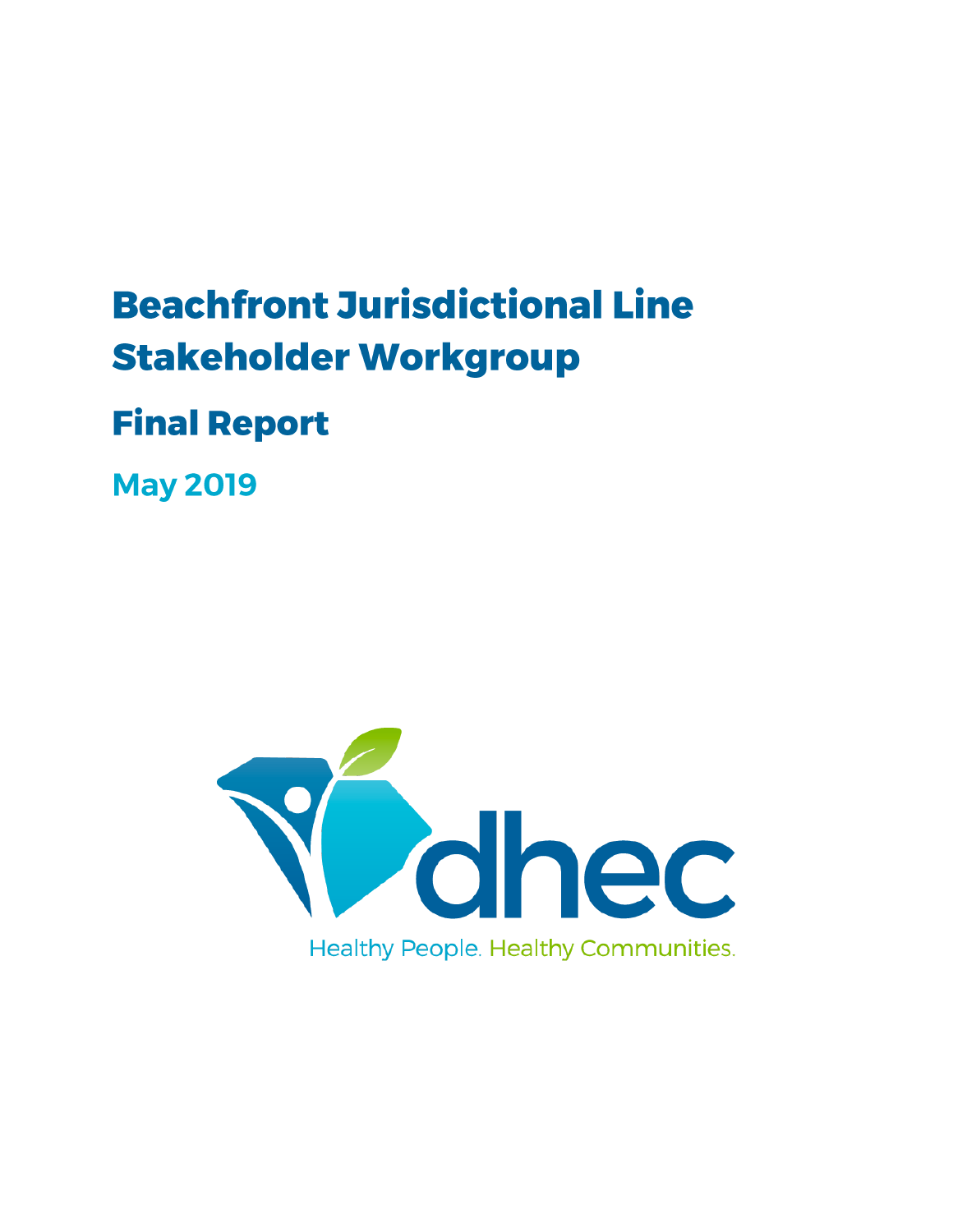# **Table of Contents**

| Dune Scenario #1: Dune Meets Regulatory Definition of "Primary Dune"  17      |
|-------------------------------------------------------------------------------|
| Dune Scenario #2: Low-Elevation, Wide Dune Field with Larger Dune Landward 19 |
| Dune Scenario #3: No Primary Dune and Limited or No Dune Field  20            |
|                                                                               |
|                                                                               |
|                                                                               |
|                                                                               |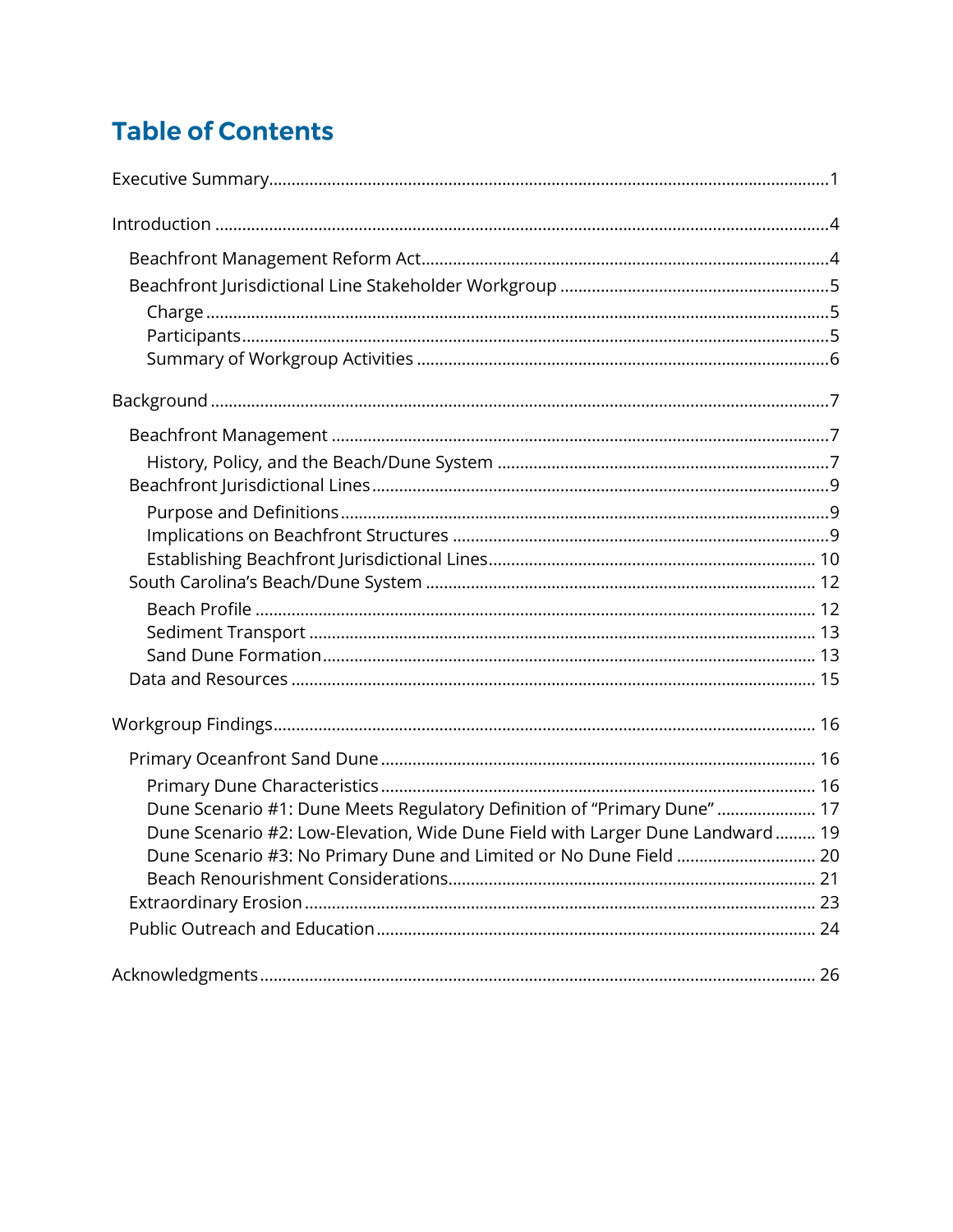# <span id="page-2-0"></span>**Executive Summary**

The South Carolina Department of Health and Environmental Control's Office of Ocean and Coastal Resource Management (DHEC OCRM) is required by South Carolina Law to establish and review the position of the state's beachfront jurisdictional lines every seven to ten years. The purpose of these jurisdictional lines is to delineate the extent of DHEC OCRM's direct permitting authority for activities within the defined beaches and beach/dune system critical areas. South Carolina's beachfront jurisdictional lines enable DHEC OCRM to implement laws and regulations that support the state's beachfront management goals and protect vulnerable shorelines and natural ecosystems.

On May 3, 2018, [Act 173,](https://www.scstatehouse.gov/sess122_2017-2018/bills/4683.htm) the Beachfront Management Reform Act, was signed by Governor Henry McMaster. The Act established the position of the jurisdictional baselines and setback lines for the 2018 establishment cycle. Act 173 also includes a section that requires DHEC OCRM to promulgate regulations to guide implementation of future line review processes.

To initiate input into this process, DHEC OCRM convened a Beachfront Jurisdictional Line Stakeholder Workgroup (Workgroup) between October 2018 and February 2019. The Workgroup was tasked with providing recommendations to DHEC OCRM to: 1) clarify the definition of a primary oceanfront sand dune, and 2) develop strategies to qualify and measure "extraordinary erosion" as referenced in [S.C. Code of Laws § 48-39-280\(E\)\(4\).](https://www.scstatehouse.gov/code/t48c039.php)

The Workgroup examined an extensive amount of background information and available data to assist with member participation and discussion. A summary of this information is provided under the Background section of this report. Details of the Workgroup's discussions are documented under the section Workgroup Findings.

The following are the final recommendations of the Workgroup. These final recommendations will assist DHEC OCRM with formulating regulations to implement the provisions of the Beachfront Management Reform Act.

#### **Recommendation 1**

*For the purposes of establishing the beachfront jurisdictional baseline within the standard zone and stabilized inlet zone, primary oceanfront sand dunes constitute the most seaward dune ridge adjacent to the Atlantic Ocean that is nearly continuous for 500 linear feet\*; typically exhibits the presence of stable, native vegetation; and has a dune height of 3 feet as measured from the seaward toe to the crest of the dune. The primary oceanfront sand dune is typically not scarped, eroded, or overtopped by the highest*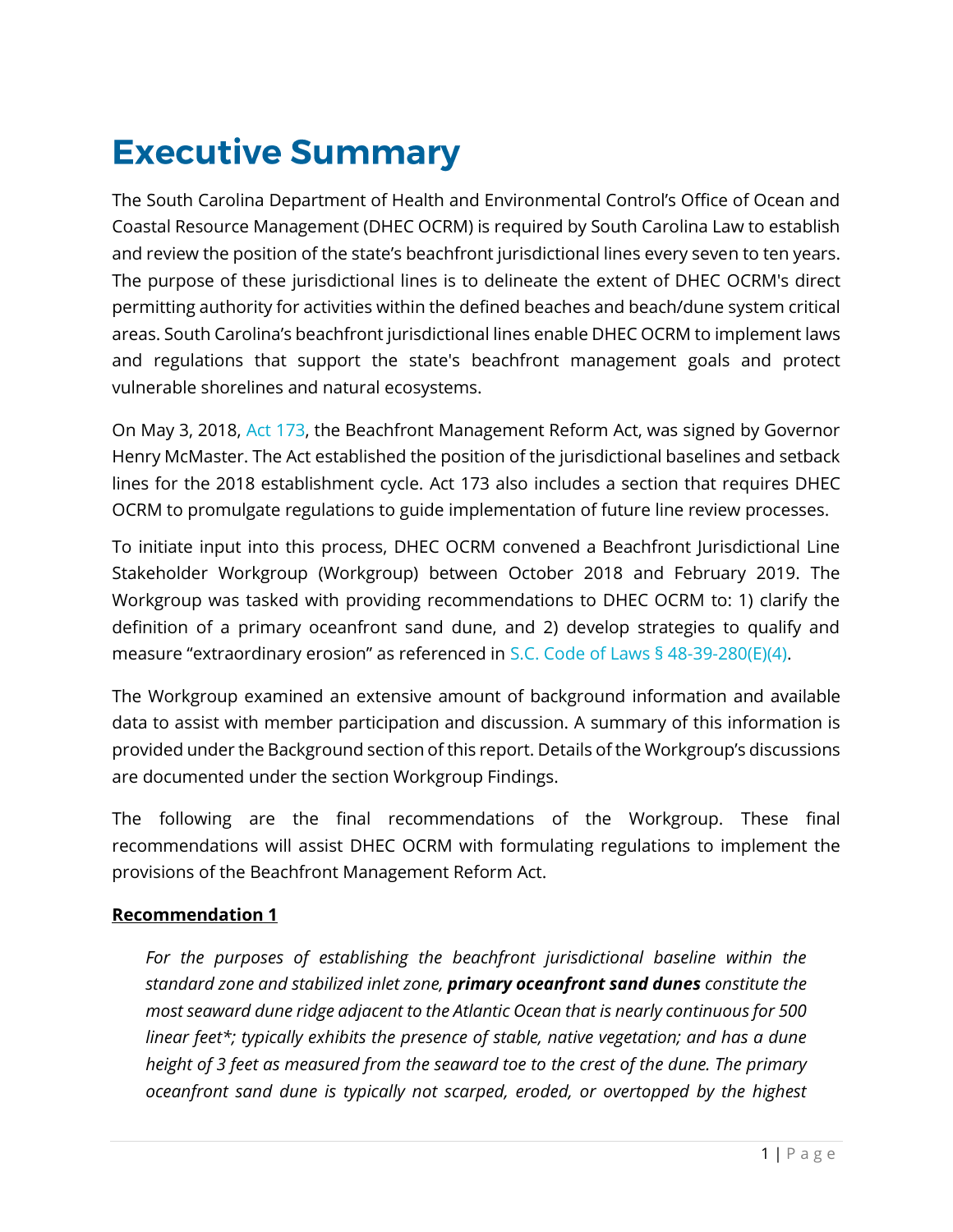*predicted astronomical tides but may be inundated by storm surge, which normally accompanies major coastal storm events.*

*Emergency berms that have been created as temporary barriers do not constitute a primary oceanfront sand dune unless the berm is situated along the historical footprint of the natural dune system and exhibits the characteristics of the defined primary oceanfront sand dune.*

*\*Nearly continuous sand dunes are defined as generally undissected dune ridges but may exhibit minimal breaks such as those resulting from pedestrian and/or emergency vehicle access points.*

#### **Recommendation 2**

*In standard and stabilized inlet zones, if the primary oceanfront sand dune is located more than 200 feet landward of the current line of stable vegetation, the jurisdictional baseline should be established seaward of the primary dune a distance equal to 30% of the measured distance from the primary dune to the current line of stable vegetation.*

#### **Recommendation 3**

*In standard and stabilized inlet zones on developed beachfronts, if no primary oceanfront sand dune exists, the upland location of the crest of the primary dune should be located by using the ideal dune analysis<sup>1</sup> of a volumetric calculation for a 3-foot-high reference dune. After this analysis is completed, the baseline should be established at the crest of the ideal dune. If the ideal dune analysis establishes the baseline landward of a habitable structure, then the baseline should be placed at either the seaward edge of the habitable structure or the landward edge of the active beach, whichever is further landward. The baseline should not be set seaward of its position established by Act 173.*

*In standard and stabilized inlet zones on essentially undeveloped beachfronts, if no primary oceanfront sand dune exists, the baseline should be established at the current line of stable vegetation.*

<sup>&</sup>lt;sup>1</sup> The ideal dune analysis is currently in regulation (S.C. Code Ann. Regs. 30-21(H)(2)) and has been used in previous line review processes.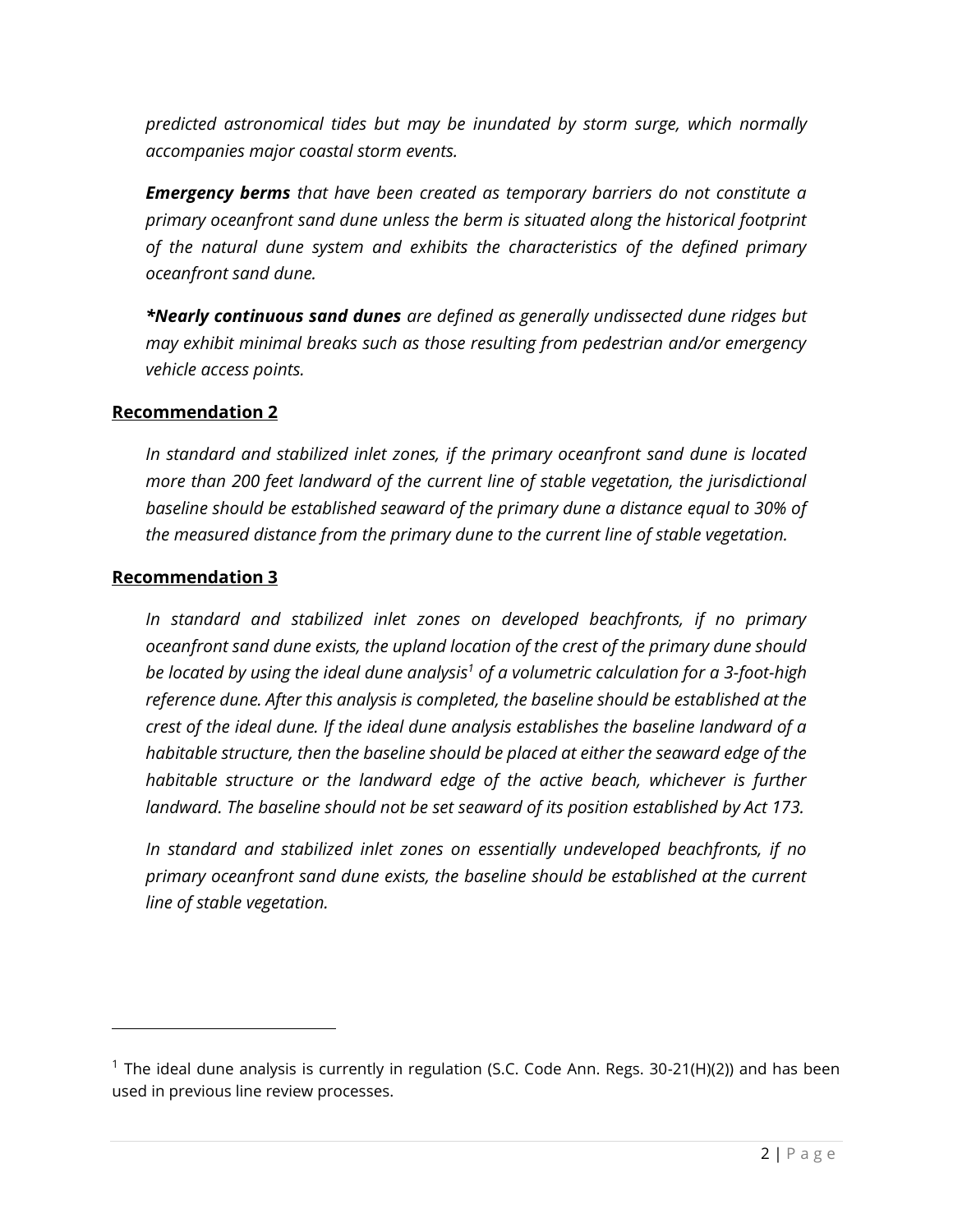#### **Recommendation 4**

*At the initiation of a jurisdictional line review cycle, communities may submit a request for an extension of the jurisdictional line review for their community if they have an issued DHEC OCRM Critical Area Permit that is in effect for a renourishment project, or a federal renourishment project with an associated state-issued Coastal Zone Consistency Certification. The purpose of the extension is to allow construction of the renourishment project to be completed and the beach/dune system to begin to stabilize. The community requesting the extension must demonstrate that 1) funds are encumbered to complete the renourishment project, and 2) the project will be initiated within one (1) year as demonstrated through a ratified agreement with a construction contractor. Local governments are encouraged to communicate with DHEC OCRM regarding pending renourishment projects, including during the update of the community's Local Comprehensive Beachfront Management Plan. This coordination would inform the development of the jurisdictional line review schedule.*

#### **Recommendation 5**

*DHEC OCRM should evaluate and implement provisions for extraordinary erosion on an island or beach geographic scale. DHEC OCRM should implement a framework to coordinate with local governments and other government entities to obtain pre- and post-storm data to assist with 1) establishing typical erosion along an island or beach, and 2) determining when extraordinary erosion events have occurred along an island or beach.*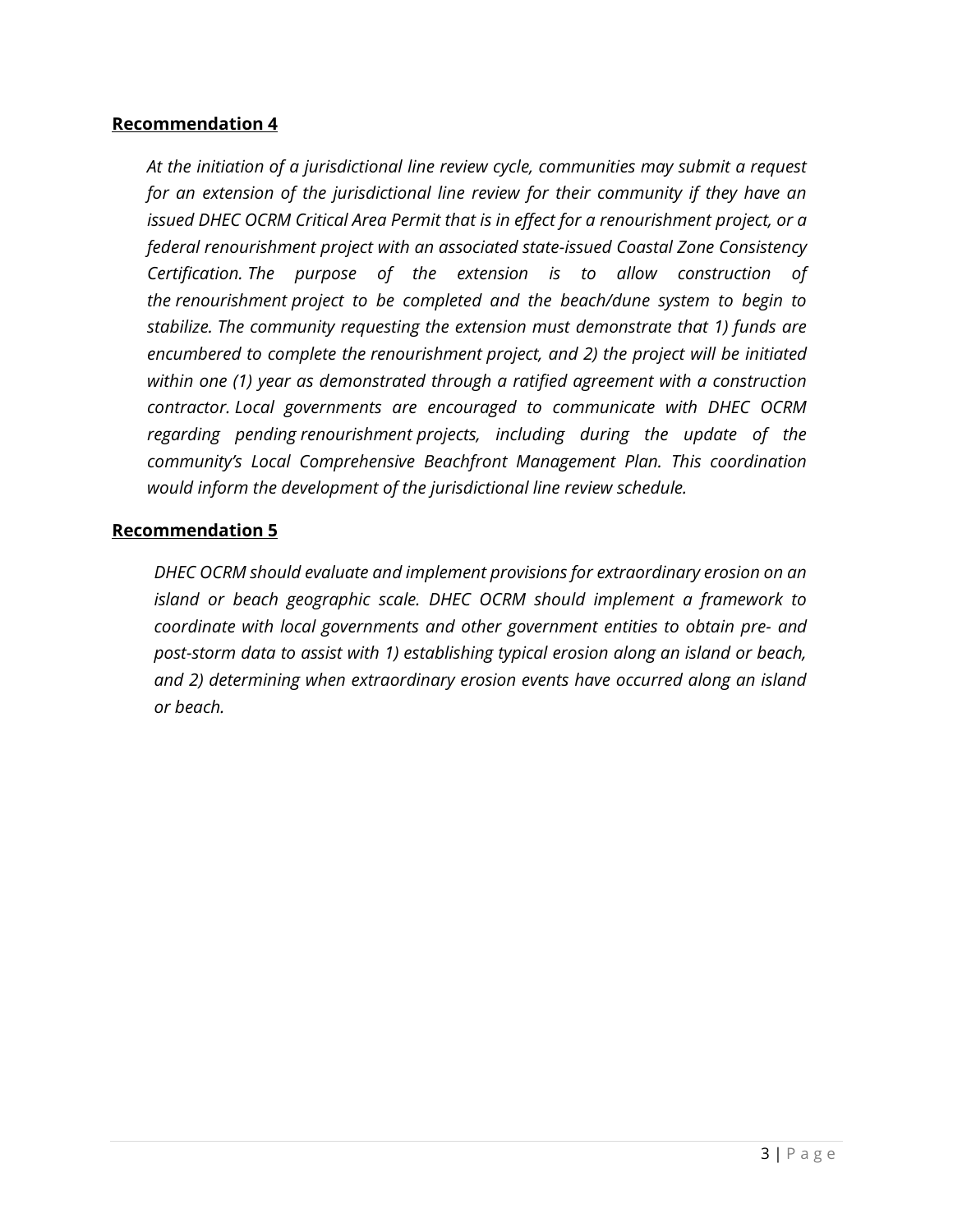# <span id="page-5-0"></span>**Introduction**

South Carolina's beaches are dynamic places, with inherent variability. Some beachfront shorelines accrete or gain sand while other shorelines erode. These changes to the coastline occur over time and are due to ocean currents, fluctuating tides and sea levels, tropical and extratropical weather systems, as well as beach use and maintenance activities. South Carolina beaches function as critical habitat for wildlife and are vital to the state's coastal tourism industry. In recognition of the vulnerability and importance of the beach/dune system, the General Assembly enacted the Beachfront Management Act in 1988, which established a comprehensive statewide beachfront management program. [S.C. Code of](https://www.scstatehouse.gov/code/t48c039.php)  [Laws § 48-39-280](https://www.scstatehouse.gov/code/t48c039.php) requires the Department of Health and Environmental Control's Office of Ocean and Coastal Resource Management (DHEC OCRM) to establish and periodically review the beachfront jurisdictional lines, referred to as the baseline and the setback line. The purpose of these jurisdictional lines is to delineate the extent of DHEC OCRM's direct permitting authority for activities within the defined beaches and beach/dune system critical areas. South Carolina's beachfront jurisdictional lines enable DHEC OCRM to implement laws and regulations that support the state's beachfront management goals and protect vulnerable shorelines and natural ecosystems.

# <span id="page-5-1"></span>**Beachfront Management Reform Act**

On May 3, 2018, [Act 173,](https://www.scstatehouse.gov/sess122_2017-2018/bills/4683.htm) the Beachfront Management Reform Act, was signed by Governor Henry McMaster. The Act established the position of the jurisdictional baselines and setback lines for the 2018 establishment cycle. As a result, the 2018 jurisdictional baselines and setback lines established by the Act do not move landward from their positions set during the 2008-2012 establishment cycle.

Act 173 established the baseline location as the most seaward location of either the baseline established during the 2008-2012 establishment cycle, or the baseline proposed by DHEC OCRM on October 6, 2017. Similarly, Act 173 established the setback line as the most seaward location of either the setback line established during the 2008-2012 establishment cycle, or the setback line proposed by DHEC OCRM on October 6, 2017.

Act 173 also includes a section that requires DHEC OCRM to promulgate regulations to guide implementation of future line review processes. Specifically, Section 8 reads, "[t]he Department of Health and Environmental Control must promulgate regulations to implement the provisions of this act, including regulations that the department will use to locate a primary oceanfront sand dune as defined by Section 48-39-10, by January 14, 2020."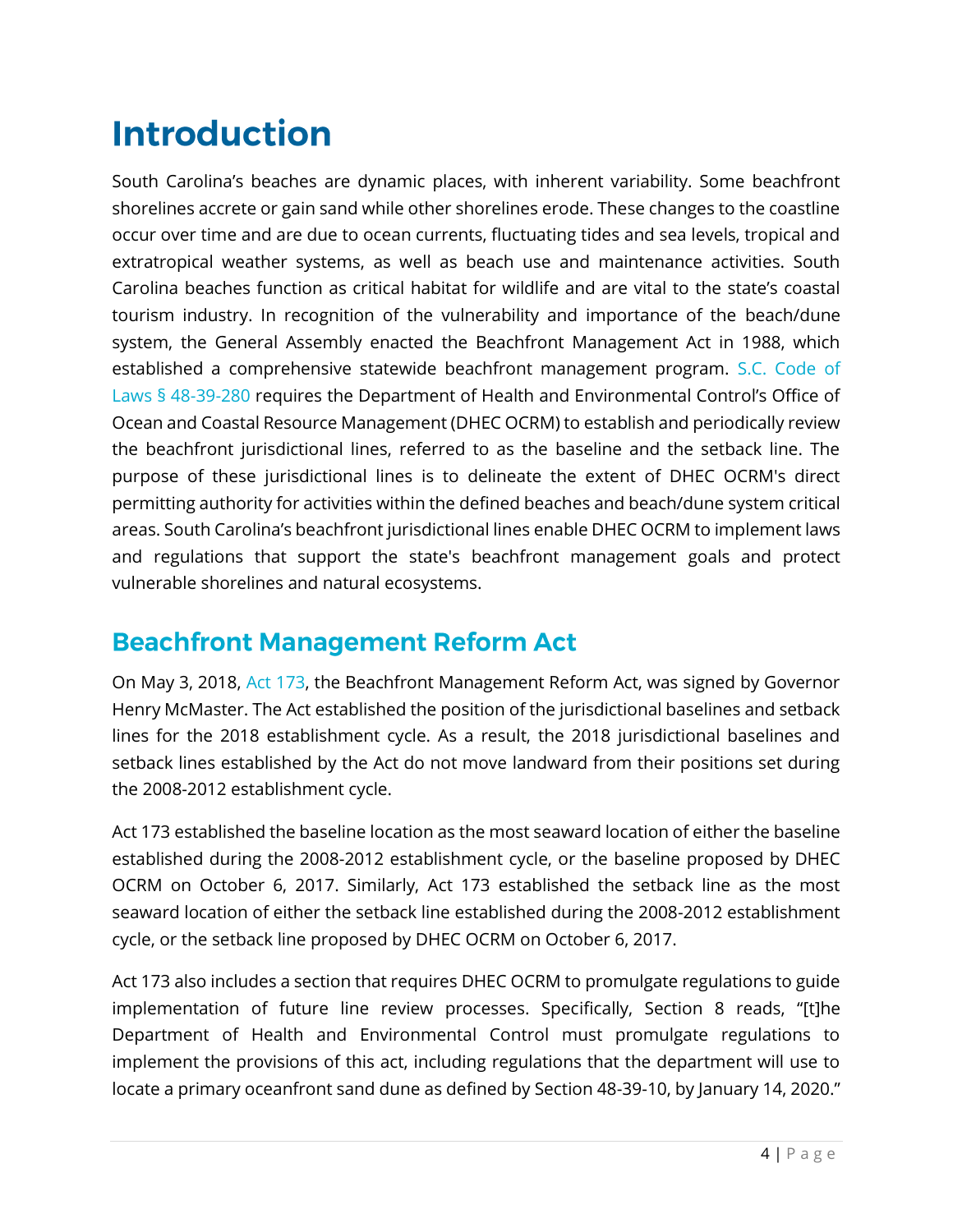To initiate input into this process, DHEC OCRM convened a Beachfront Jurisdictional Line Stakeholder Workgroup (Workgroup) between October 2018 and February 2019. The Workgroup was tasked with providing recommendations to DHEC OCRM to: 1) clarify the definition of a primary oceanfront sand dune, and 2) develop strategies to qualify and measure "extraordinary erosion" as referenced in [S.C. Code of Laws §](https://www.scstatehouse.gov/code/t48c039.php) 48-39-280(E)(4).

The final recommendations of the Workgroup, which are documented in this report, will assist DHEC OCRM with formulating regulations to implement the provisions of the Beachfront Management Reform Act. DHEC OCRM will provide notice to the public of the formal regulatory development process including opportunities for public input.

# <span id="page-6-0"></span>**Beachfront Jurisdictional Line Stakeholder Workgroup**

## <span id="page-6-1"></span>**Charge**

DHEC OCRM established the Beachfront Jurisdictional Line Stakeholder Workgroup to develop recommendations that can be used to formulate regulations for implementing future jurisdictional line review processes. Through a consensus-driven process, this workgroup was charged with providing recommendations to clarify the regulatory definition for primary oceanfront sand dunes, and develop strategies to qualify and measure "extraordinary erosion" as referenced in [S.C. Code of Laws §](https://www.scstatehouse.gov/code/t48c039.php) 48-39-280(E)(4).

### <span id="page-6-2"></span>**Participants**

Thirteen members participated in the Workgroup representing various backgrounds and constituencies including local governments and community associations, the real estate community, academic institutions, private-sector consultants, and non-profit organizations. Workgroup participants and affiliations are provided below. Participant biographies can be found on the DHEC webpage [Beachfront Jurisdictional Line Stakeholder Workgroup.](https://www.scdhec.gov/environment/your-water-coast/ocean-coastal-management-ocrm/beach-management/beachfront-jurisdictional)

- Mr. C.W. "Rocky" Browder III of the Town of Hilton Head Island
- Ms. Blanche Brown of Debordieu Colony Community Association
- Ms. Emily Cedzo of the Coastal Conservation League
- Mr. Ray E. Chandler of Chandler and Jennings
- Mayor Jane S. Darby of the Town of Edisto Beach
- Ms. April Donnelly, J.D. of The Nature Conservancy
- Mr. Josh Eagle, J.D. of the University of South Carolina School of Law
- Mr. Bill Eiser of Eiser Coastal Consulting
- Dr. Jean Ellis, Ph.D. of the University of South Carolina Department of Geography
- Mr. Ryan Fabbri of the Town of Pawleys Island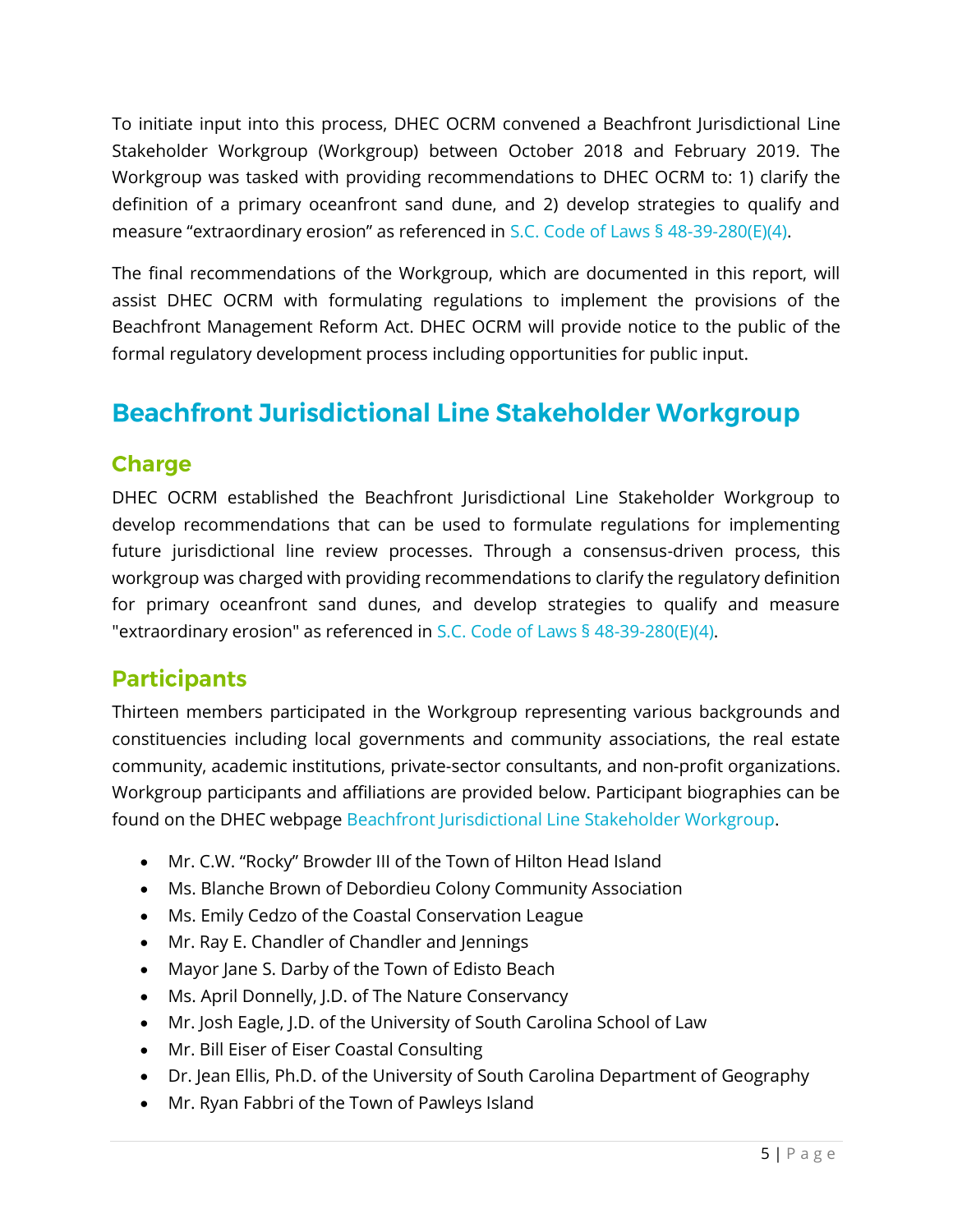- Dr. Timothy W. Kana, P.G., Ph.D. of Coastal Science and Engineering
- Dr. Michael Katuna, Ph.D. of the College of Charleston Department of Geology and Environmental Geosciences
- Mr. Nick Kremydas, Esq. of South Carolina Realtors

### <span id="page-7-0"></span>**Summary of Workgroup Activities**

A series of eight workgroup meetings were held between October 2018 and February 2019. Meetings were open to the public. All meetings were held from 10:00 a.m. to 2:00 p.m. at the DHEC OCRM office in North Charleston, except for the final meeting, which was held at the Charleston Main Library in downtown Charleston. Meetings were facilitated by DHEC staff from the Office of Environmental Affairs and the Bureau of Water. Each workgroup member was provided with a binder containing materials and resources designed to familiarize the participants with each other and their charge, as well as provide background information to assist with member participation and discussion. Additional details including agendas and meeting notes can be found for each meeting on the DHEC webpage [Beachfront](https://www.scdhec.gov/environment/your-water-coast/ocean-coastal-management-ocrm/beach-management/beachfront-jurisdictional)  [Jurisdictional Line Stakeholder Workgroup.](https://www.scdhec.gov/environment/your-water-coast/ocean-coastal-management-ocrm/beach-management/beachfront-jurisdictional)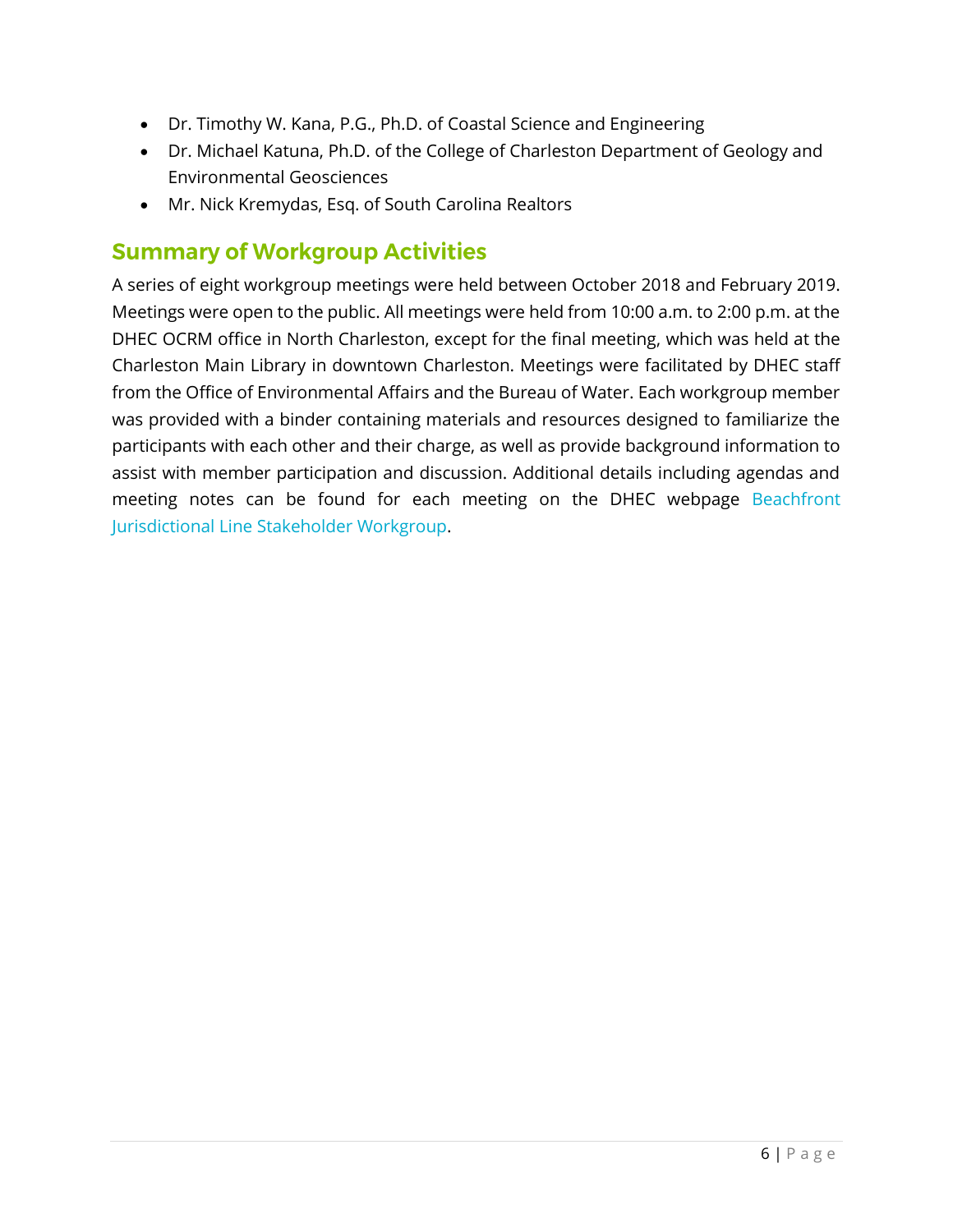# <span id="page-8-0"></span>**Background**

## <span id="page-8-1"></span>**Beachfront Management**

## <span id="page-8-2"></span>**History, Policy, and the Beach/Dune System**

In 1977, the South Carolina General Assembly enacted the Coastal Tidelands and Wetlands Act (now known as the Coastal Zone Management Act) "[t]o protect and, where possible, to restore and enhance the resources of the State's coastal zone for this and succeeding generations." The Act created a new state agency, the South Carolina Coastal Council, and charged it with the responsibility of administering and enforcing the statute. This legislation, however, proved ineffective for managing the beach/dune system because regulatory authority over these areas given to the Coastal Council was not sufficient. From the State's beaches, the Coastal Council could regulate landward only to the primary oceanfront sand dune or to the highest uprush of the waves where no such dune existed. Lacking adequate authority, the Coastal Council was unable to prevent structures from being sited unwisely close to the eroding shore, thus making them extremely vulnerable to the effects of storms and high tides.

In 1986, the Blue Ribbon Committee on Beachfront Management was formed in response to the growing recognition that the existing law was inadequate to protect the fragile beach/dune resource. The Committee determined that the beach/dune system was in a state of crisis. The report concluded that ''over fifty-seven miles of our beaches are critically eroding. This erosion is threatening the continued existence of our beach/dune system and thereby threatening life, property, the tourist industry, vital State and local revenue, marine habitat, and a national treasure" [\(S.C. Code Ann. Regs. 30-1\(C\)\)](https://www.scstatehouse.gov/coderegs/Chapter%2030.pdf).

In 1988, in response to the Blue Ribbon Committee report, the South Carolina Beachfront Management Act [\(S.C. Code of Laws](https://www.scstatehouse.gov/code/t48c039.php) § 48-39-250 et seq.) was enacted by the South Carolina General Assembly. The Beachfront Management Act established a comprehensive statewide beachfront management program and included several key legislative findings, which are:

- the importance of the beach and dune system in protecting life and property from storms, providing significant economic revenue through tourism, providing habitat for important plants and animals, and providing a healthy environment for recreation and improved quality of life of all citizens;
- unwise development has been sited too close to and has jeopardized the stability of the beach/dune system;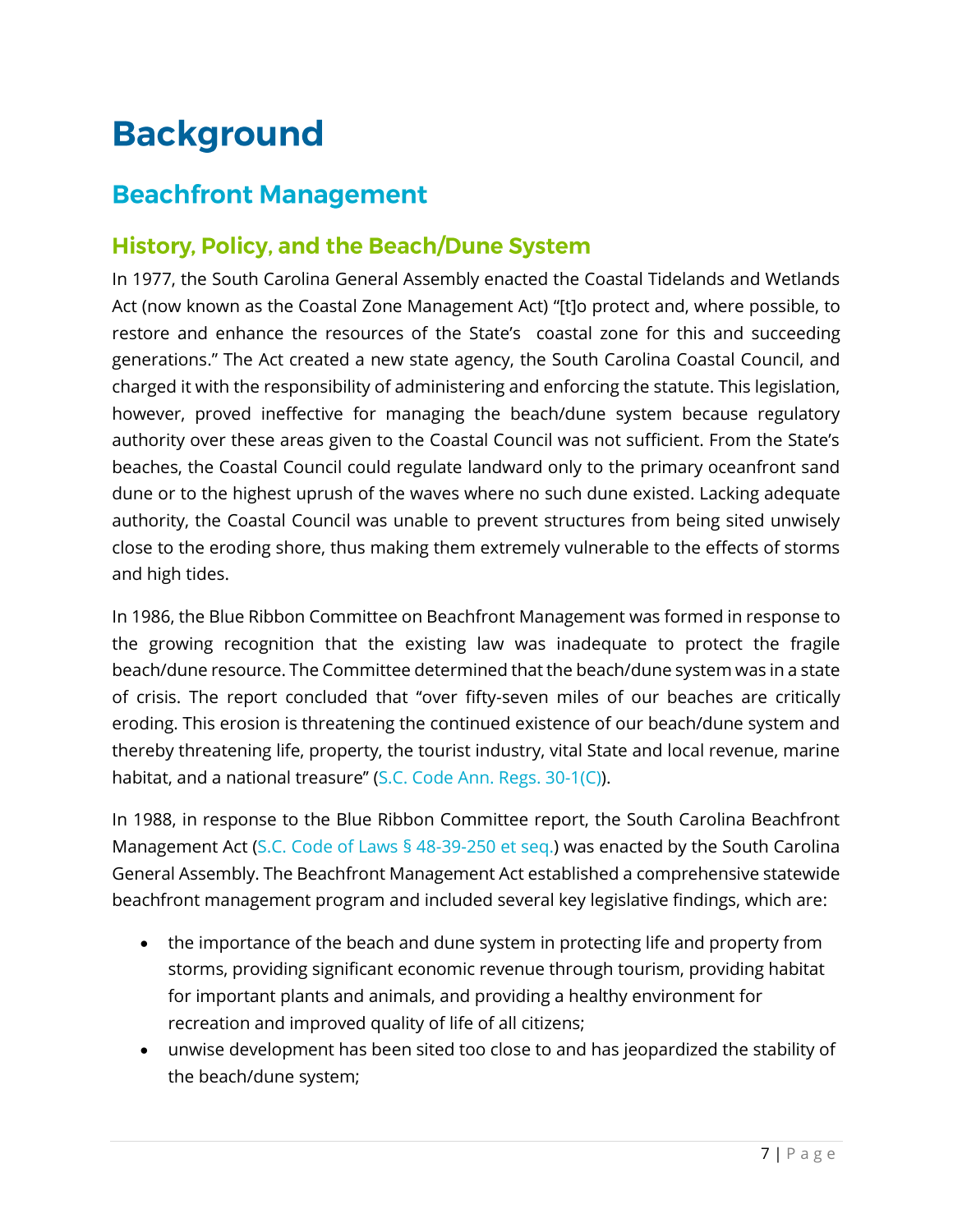- the use of armoring in the form of hard erosion control devices such as seawalls, bulkheads, and rip-rap to protect erosion-threatened structures has not proven effective, has given a false sense of security, and in many instances, has increased the vulnerability of beachfront property to damage from wind and waves while contributing to the deterioration and loss of the dry sand beach;
- inlet and harbor management practices, including the construction of jetties which have not been designed to accommodate the longshore transport of sand, may deprive downdrift beach/dune systems of their natural sand supply;
- it is in the state's best interest to protect and promote increased public access to beaches for visitors and South Carolina residents alike;
- a coordinated state policy for post-storm management of the beach and dunes did not exist and that a comprehensive beach management plan was needed to prevent unwise development and minimize adverse impacts.

The Beachfront Management Act then established eight state policies to guide the management of ocean beaches:

- 1. Protect, preserve, restore, and enhance the beach/dune system;
- 2. Create a comprehensive, long-range beach management plan and require local beach management plans for the protection, preservation, restoration, and enhancement of the beach/dune system, each promoting wise use of the state's beachfront to include a gradual retreat from the system over a forty-year period;
- 3. Severely restrict the use of hard erosion control devices and encourage the replacement of hard erosion control devices with soft technologies which will provide for the protection of the shoreline without long-term adverse effects;
- 4. Encourage the use of erosion-inhibiting techniques which do not adversely impact the long-term well-being of the beach/dune system;
- 5. Promote carefully planned nourishment as a means of beach preservation and restoration where economically feasible;
- 6. Preserve existing public access and promote the enhancement of public access for all citizens including the handicapped and encourage the purchase of lands adjacent to the Atlantic Ocean to enhance public access;
- 7. Involve local governments in long-range comprehensive planning and management of the beach/dune system in which they have a vested interest; and
- 8. Establish procedures and guidelines for the emergency management of the beach/dune system following a significant storm event.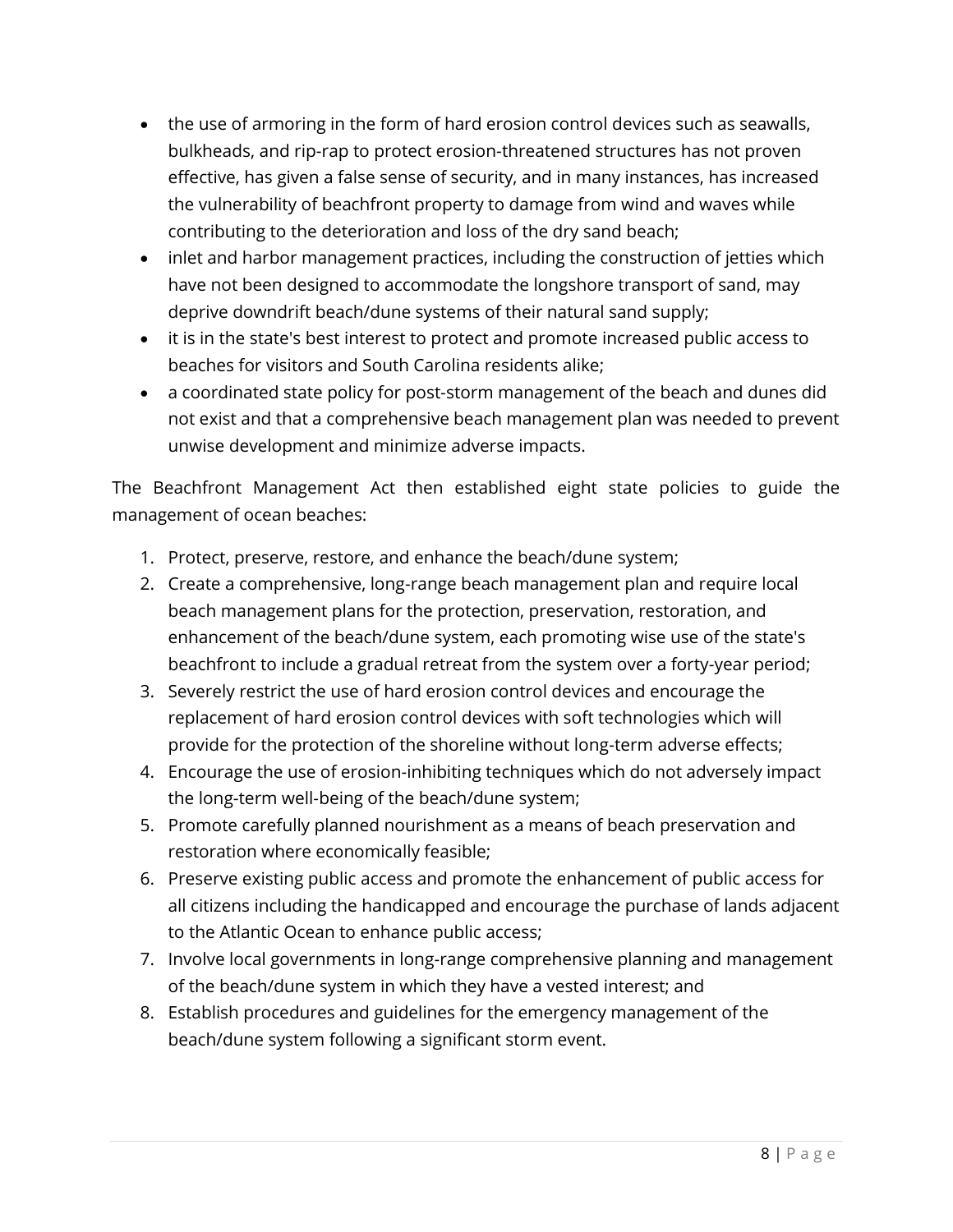DHEC OCRM is responsible for implementing these policies through a comprehensive management program that includes research and policy development, state and local planning, regulation and enforcement, restoration, and extension and education activities.

# <span id="page-10-0"></span>**Beachfront Jurisdictional Lines**

### <span id="page-10-1"></span>**Purpose and Definitions**

[S.C. Code of Laws § 48-39-280](https://www.scstatehouse.gov/code/t48c039.php) requires DHEC OCRM to establish and periodically review beachfront jurisdictional lines. There are two lines of beachfront jurisdiction - the baseline and the setback line. The **baseline** is the more seaward (towards the ocean) of the two jurisdictional lines, while the **setback line** is the landward (towards the land) line. The purpose of these lines is to delineate the extent of DHEC OCRM's direct permitting authority for activities within the defined beaches and beach/dune system critical areas. South Carolina's beachfront jurisdictional lines enable DHEC OCRM to implement laws and regulations that support the state's beachfront management goals and protect vulnerable shorelines and natural ecosystems.

### <span id="page-10-2"></span>**Implications on Beachfront Structures**

The beachfront jurisdictional lines delineate the beach/dune system critical area in which DHEC OCRM has direct permitting authority. These lines do not create a "no-build" area. Repairs, reconstruction, and new construction are allowed under certain conditions, and with authorization from DHEC OCRM. A summary of the implications on homes and pools located seaward of the setback line or baseline is provided below.

#### Homes fully or partially seaward of the setback line (S.C. Code of Laws § 48-39-290(B)(1))

- Existing homes may remain.
- Homes destroyed beyond repair may be reconstructed up to the total square footage of the original structure.
- New homes may be constructed up to 5,000 square feet of heated space within the setback area.
- Construction and repair activities require notification to DHEC OCRM.

#### **Pools fully or partially seaward of the setback line (S.C. Code of Laws § 48-39-290(B)(3))**

- Existing pools may remain.
- Pools damaged or destroyed beyond repair may be rebuilt to pre-existing dimensions with DHEC OCRM authorization.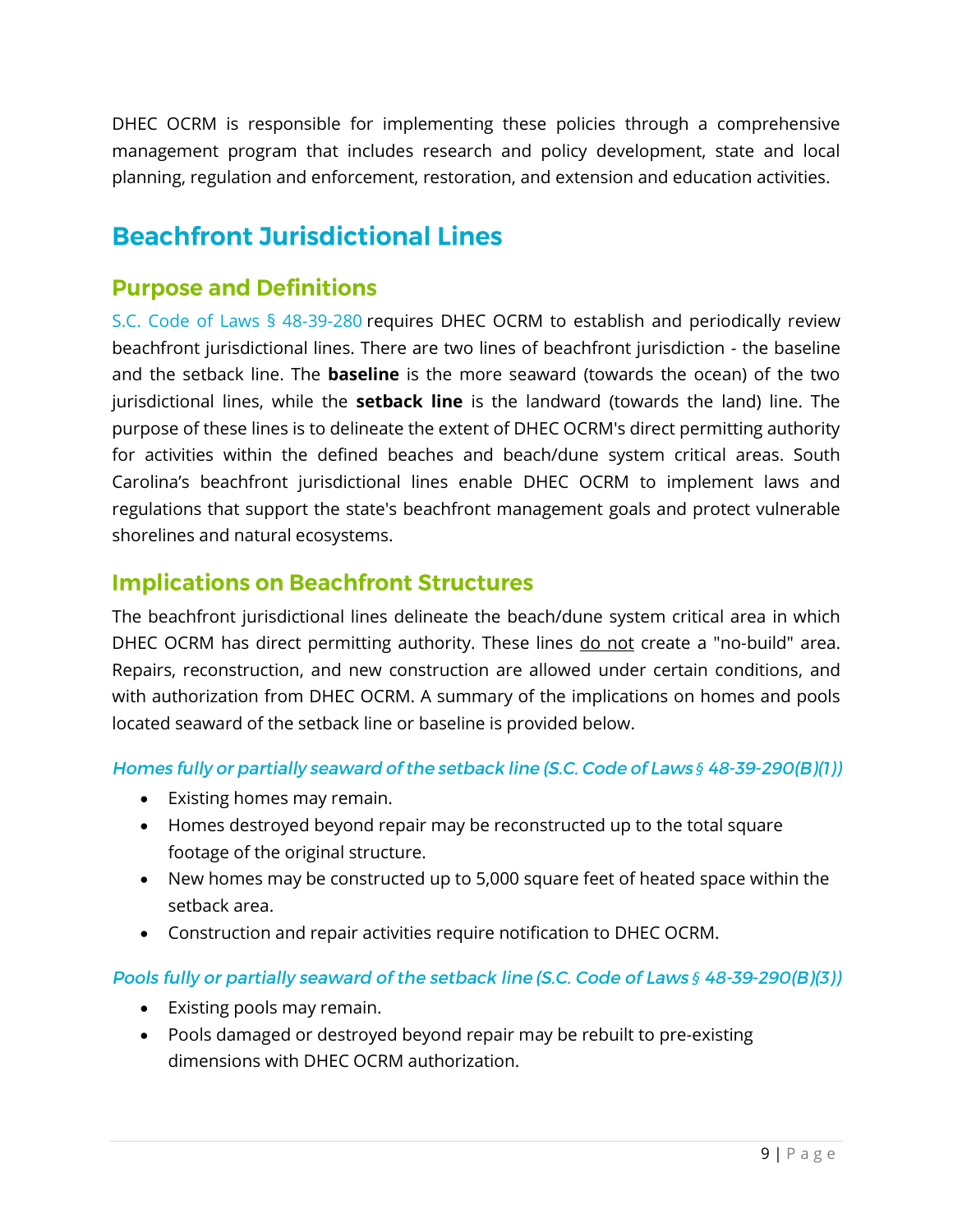• New pools are not permitted unless they are located behind an existing functional erosion control structure, such as a seawall or revetment, and receive prior written approval from DHEC OCRM.

#### Homes fully or partially seaward of the baseline (S.C. Code of Laws § 48-39-290(D))

- Existing homes that are partially or fully seaward of the baseline may remain.
- Homes may be repaired to pre-existing square and linear footage.
- New construction and reconstruction of homes destroyed beyond repair may be allowed up to 5,000 square feet through a special permit if certain criteria are met.

#### Pools fully or partially seaward of the baseline (S.C. Code of Laws § 48-39-290(D))

- Existing pools may remain.
- Pools damaged or destroyed beyond repair may be reconstructed, upon obtaining a permit, if they are located behind an existing functional erosion control structure.
- No new pools can be permitted.

#### Special Permits: Construction seaward of the baseline (S.C. Code of Laws § 48-39- $290(D)$

A special permit is an individual critical area permit which is given additional consideration because the requested activity is seaward of the baseline. Between 1990 and 2018, there have been 75 special permit requests. DHEC OCRM has issued 74 special permits.

### <span id="page-11-0"></span>**Establishing Beachfront Jurisdictional Lines**

South Carolina law requires DHEC OCRM to establish and review the position of the two lines of beachfront jurisdiction every seven to ten years. The average annual erosion rate for all oceanfront land that is developed or potentially could be developed is also reviewed during this time frame.

The process for establishing the baseline varies depending upon the designated beach zone. There are three beach zones including standard zones, stabilized inlet zones, and unstabilized inlet zones (Figure 1).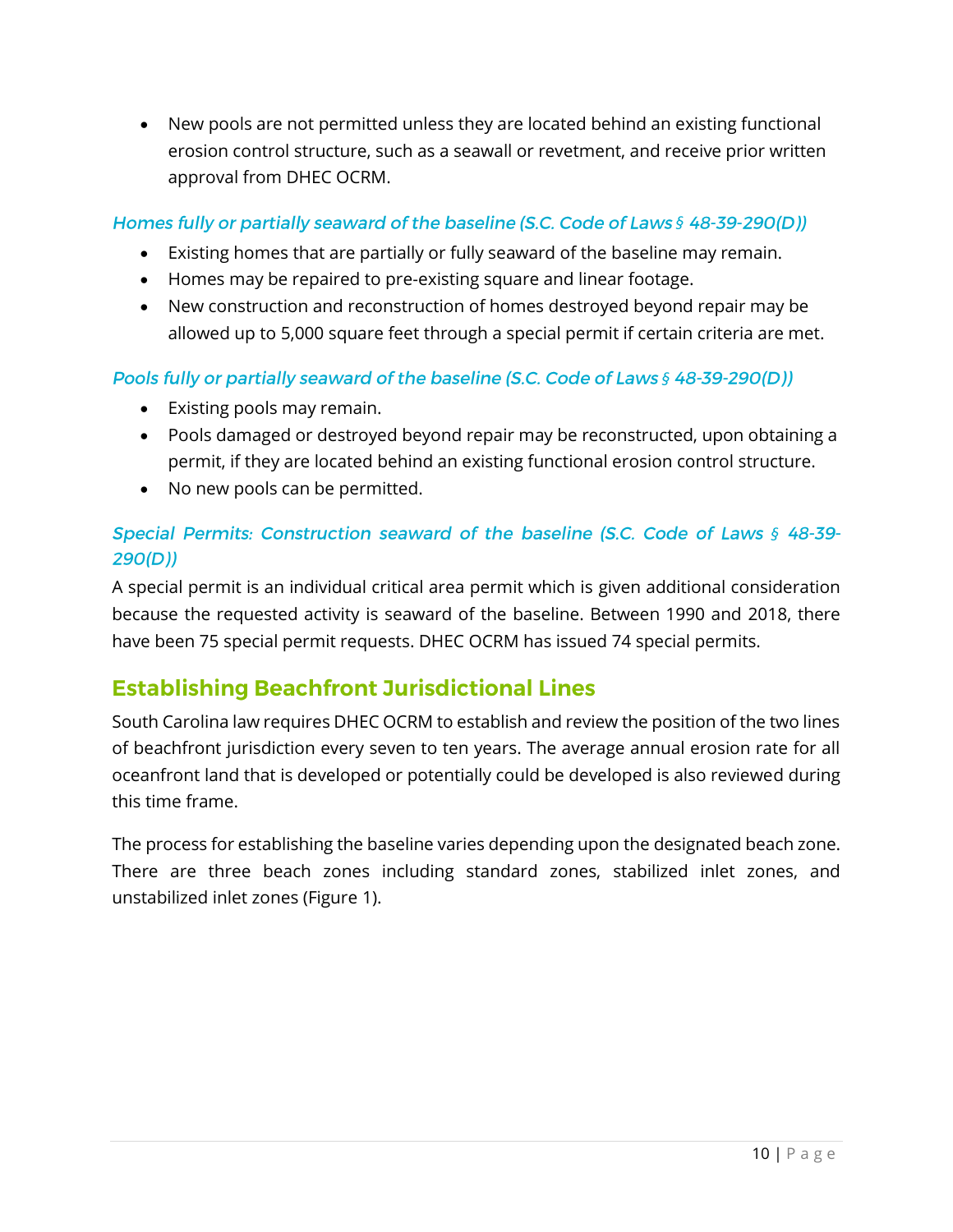

Figure 1. Designated beach zones for Sullivan's Island and Isle of Palms, SC.

In standard zones, which are not influenced by inlet dynamics, the baseline is established at the location of the crest of the primary oceanfront sand dune. In standard erosion zones in which the shoreline has been altered naturally or artificially by the construction of erosion control devices, the baseline must be established by DHEC OCRM using the best scientific and historical data, to determine where the crest of the primary oceanfront sand dune for that zone would be located if the shoreline had not been altered [\(S.C. Code of Laws § 48-39-](https://www.scstatehouse.gov/code/t48c039.php)  $280(A)(1)$  $280(A)(1)$ ). In standard zones where there is no natural primary dune, the baseline location can be determined based on existing natural dunes in the area. An average or ''ideal'' dune is then calculated and superimposed on beaches without natural dunes [\(S.C. Code Ann. Regs.](https://www.scstatehouse.gov/coderegs/Chapter%2030.pdf) [30-21\(H\)\(2\)\)](https://www.scstatehouse.gov/coderegs/Chapter%2030.pdf).

In stabilized inlet zones, which are stabilized by jetties, terminal groins, or other structures, the baseline is established in the same manner as described above for standard zones [\(S.C.](https://www.scstatehouse.gov/code/t48c039.php)  [Code of Laws § 48-39-280\(A\)\(](https://www.scstatehouse.gov/code/t48c039.php)3)).

In unstabilized inlet zones, which are not stabilized by jetties, terminal groins, or other structures, the baseline is set at the most landward point of erosion at any time during the past forty years, unless the best available scientific and historical data of the inlet and adjacent beaches indicate that the shoreline is unlikely to return to its former position (S.C. [Code of Laws § 48-39-280\(A\)\(](https://www.scstatehouse.gov/code/t48c039.php)2)).

DHEC OCRM is also required to establish the setback line landward of the baseline a distance which is forty times the average annual erosion rate or not less than twenty feet from the baseline for each erosion zone based upon the best historical and scientific data adopted by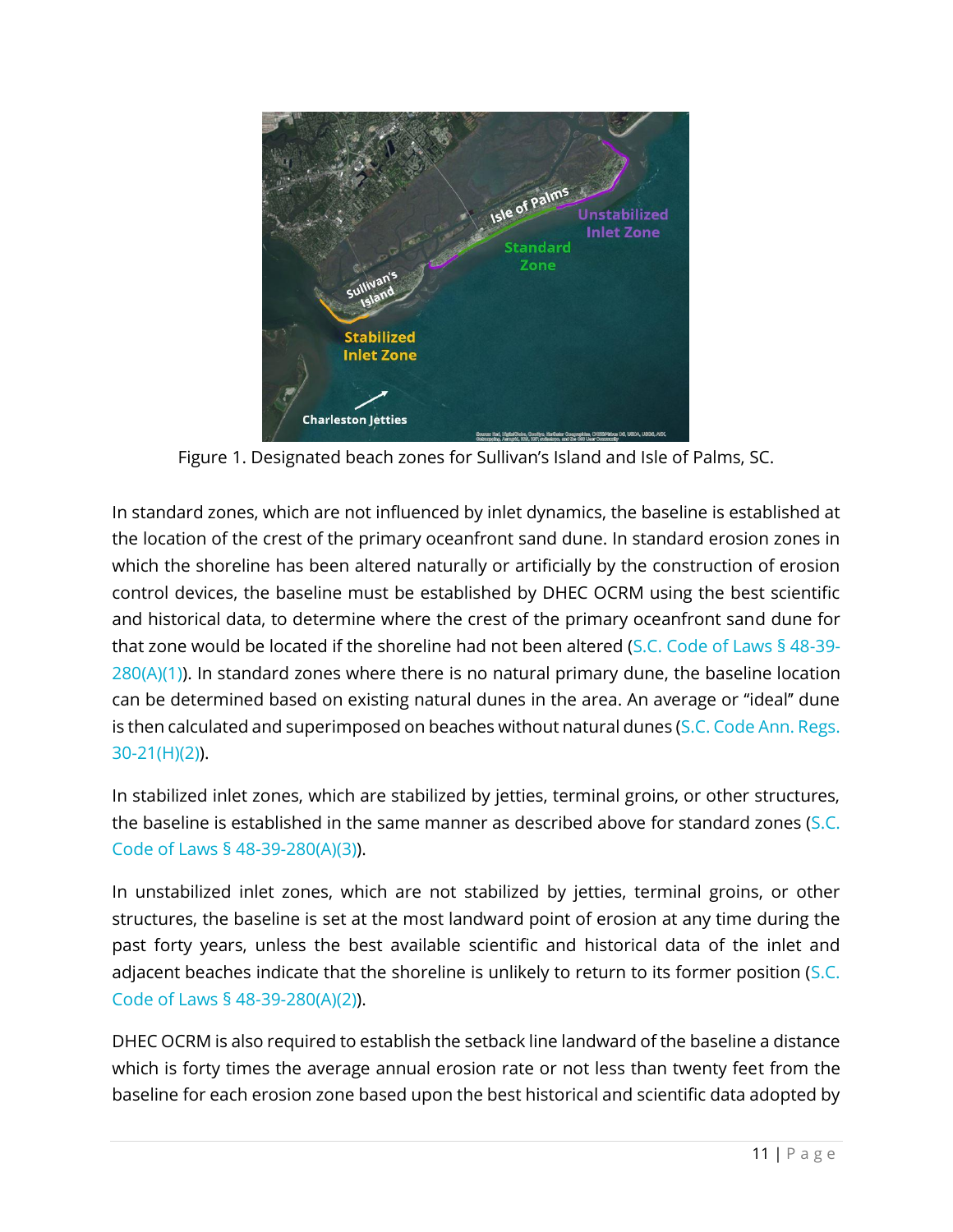the department as a part of the State Comprehensive Beach Management Plan [\(S.C. Code of](https://www.scstatehouse.gov/code/t48c039.php) [Laws § 48-39-280\(B\)\)](https://www.scstatehouse.gov/code/t48c039.php).

# <span id="page-13-0"></span>**South Carolina's Beach/Dune System**

## <span id="page-13-1"></span>**Beach Profile**

A typical beach profile, starting at the ocean and moving landward, includes the nearshore surf zone where waves break, an intertidal zone between the low tide line and high tide line, a dry sand berm, and a dune system (Figure 2). The berm is dry under normal conditions and is where beachgoers typically lay their beach towels or set up their umbrellas. The berm and dunes may be affected by waves during astronomical high tide events or coastal storms.



Figure 2. Cross-section of a typical beach profile, including the State's jurisdictional baseline and setback line in a standard zone or stabilized inlet zone.

The beach profile along a shoreline can change dramatically with the seasons throughout the year. During the fall and winter, strong winds and stormy weather from hurricanes, tropical storms, and nor'easters cause large, powerful waves to form. As these waves pound the beach, sand erodes and is either deposited on offshore sand bars, deposited farther offshore outside of the sand sharing system, or deposited landward of the former dune line if the beach is overwashed. During the spring and summer, smaller long-period waves push sand from the sand bars back onto the beach and accretion (build up) can occur. The cycle of fall and winter erosion and spring and summer accretion is not always balanced. A strong storm can erode the beach significantly and deposit the sand sufficiently far offshore or in deep enough water that smaller waves are not able to transport the sand back to the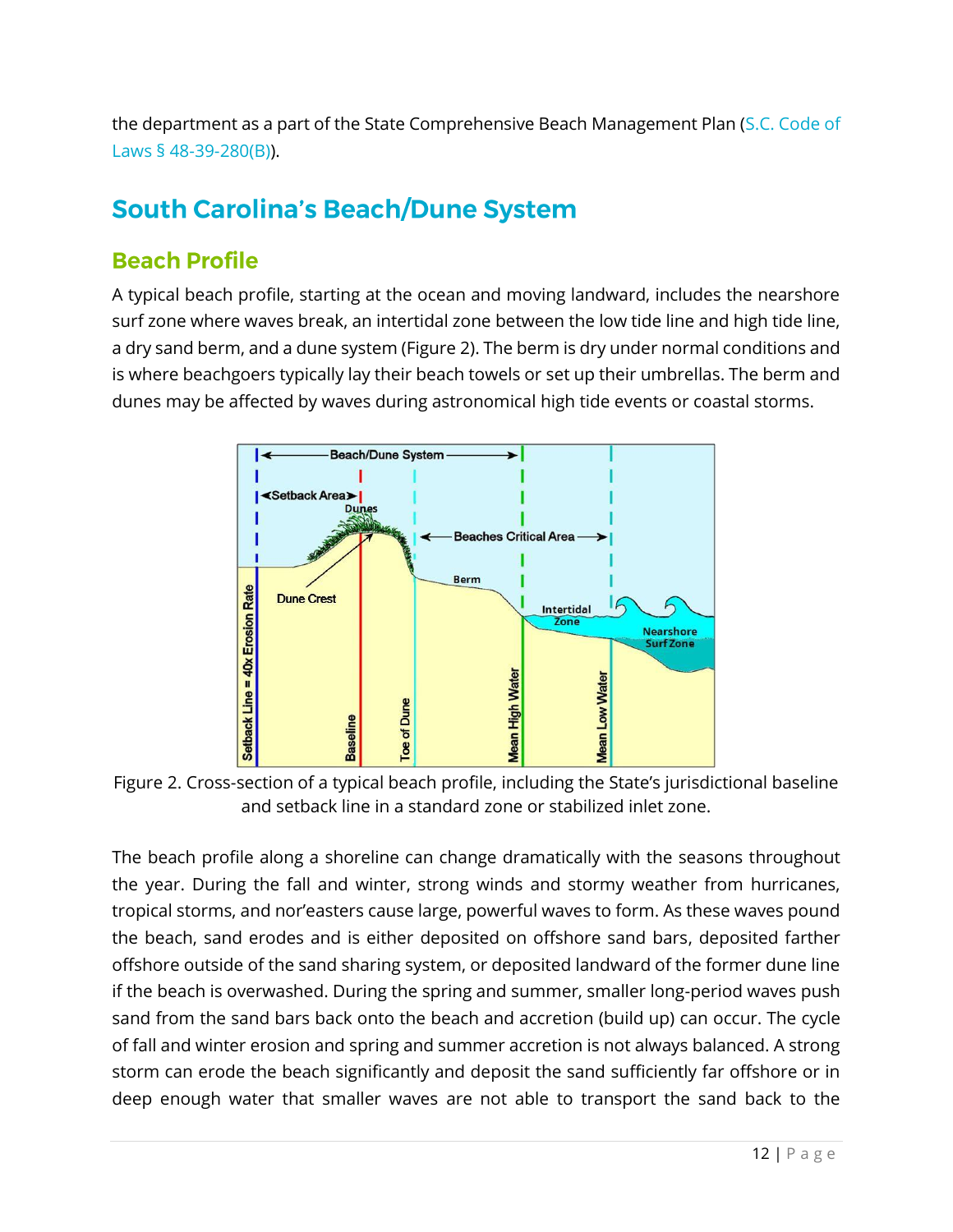shoreline. In this case, the erosion rate will exceed the accretion rate, and the net result will be a narrower beach. Similarly, if overwash occurs and sand is deposited farther landward, the sand will be lost from the system unless it is manually relocated back to the beach. On the other hand, if a strong storm does not impact the beach for several years, the accretion rate can exceed the erosion rate, and the net result may be a wider beach. These cyclical changes to the beach profile are very site-specific and can also be influenced by astronomical high tides, extended periods of onshore winds, coastal engineering projects, and sea level rise.

Sand dunes are critically important prior to and during a storm event. During these erosional events, dunes are the first line of defense against incoming storm wave energy. When dune sand is not available, waves can erode upland and damage houses and infrastructure. Even small dunes that are three feet tall can mean the difference between simple beach erosion and the destruction of private property. Sand dune continuity is also an important factor to consider for adequate storm protection. If there are large gaps or many small gaps in a dune, storm surge will penetrate the dune system through these weak points and result in additional damage to the dune or structures and infrastructure located landward of the dune.

### <span id="page-14-0"></span>**Sediment Transport**

The beaches of South Carolina are comprised of sand-sized sediment. Three mechanisms are primarily responsible for transporting sediment in the alongshore direction (shoreparallel) and cross-shore direction (shore perpendicular). **Bedload transport** occurs as sediment particles bounce or roll along the bottom ("bed") of the shoreface as a result of wave action or currents. **Suspended load transport** occurs as sediment particles become entrained within the water column itself and are then transported by waves and currents. **Aeolian transport** occurs as fine sediment particles on the beach are moved by the wind. Aeolian transport is the primary process that drives coastal dune formation. Sediment particles need to be sufficiently small to be picked up and transported by the wind. Dry sand is needed for dunes to form, and the beach can only experience infrequent inundation. If inundated too frequently, the sand particles will remain too wet and consolidated for the wind to move them.

## <span id="page-14-1"></span>**Sand Dune Formation**

In South Carolina, sand dunes along the beaches are generally under 10 feet tall from the seaward toe to the crest and may exist as isolated hummocks, linear dune ridges, or groups of dunes of varying sizes and orientations called dune fields (Figure 3). The type of dune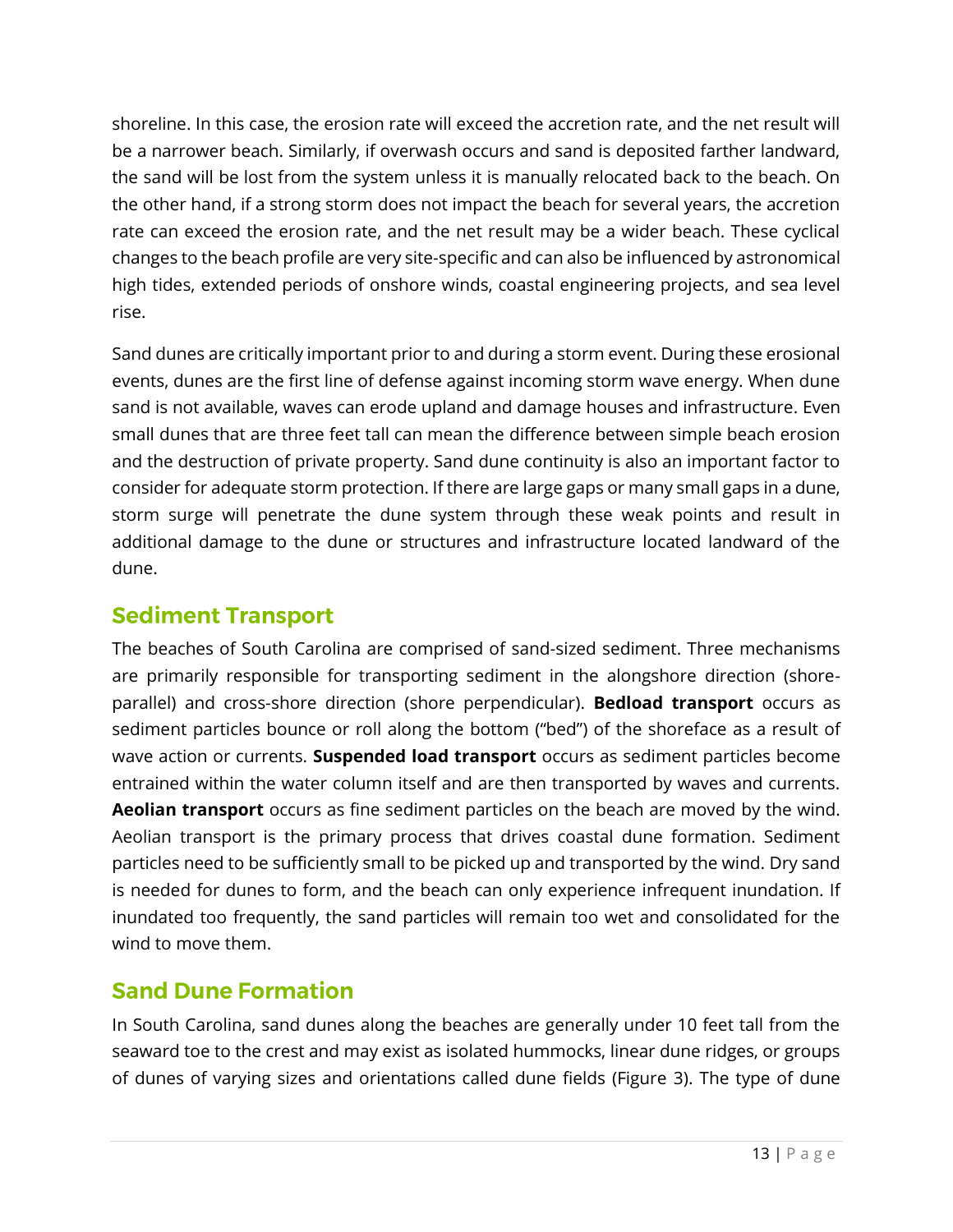features that form is a function of sand availability, dominant wind speeds and directions, and history of erosion or accretion.





Figure 3. Dune hummock at Folly Beach, SC (top left); Dune ridge at Hunting Island, SC (top right); Dune field at Kiawah Island, SC (center).

As the wind blows across a dry sand beach, it moves sand particles until the wind speed decreases and the sand deposits on the beach or the wind encounters an object that causes the sand to deposit on the beach. Dune vegetation and sand fencing are both effective dune builders because they cause windblown sand to deposit and accumulate (Figure 4). Dune vegetation is particularly effective because the foliage of the plants causes the sand to build up above the surface of the dune while the root systems of the plants hold the sand together beneath the surface. Unvegetated sand is more easily eroded by waves than vegetated sand because the unvegetated sand has no plant roots to bind the sand together.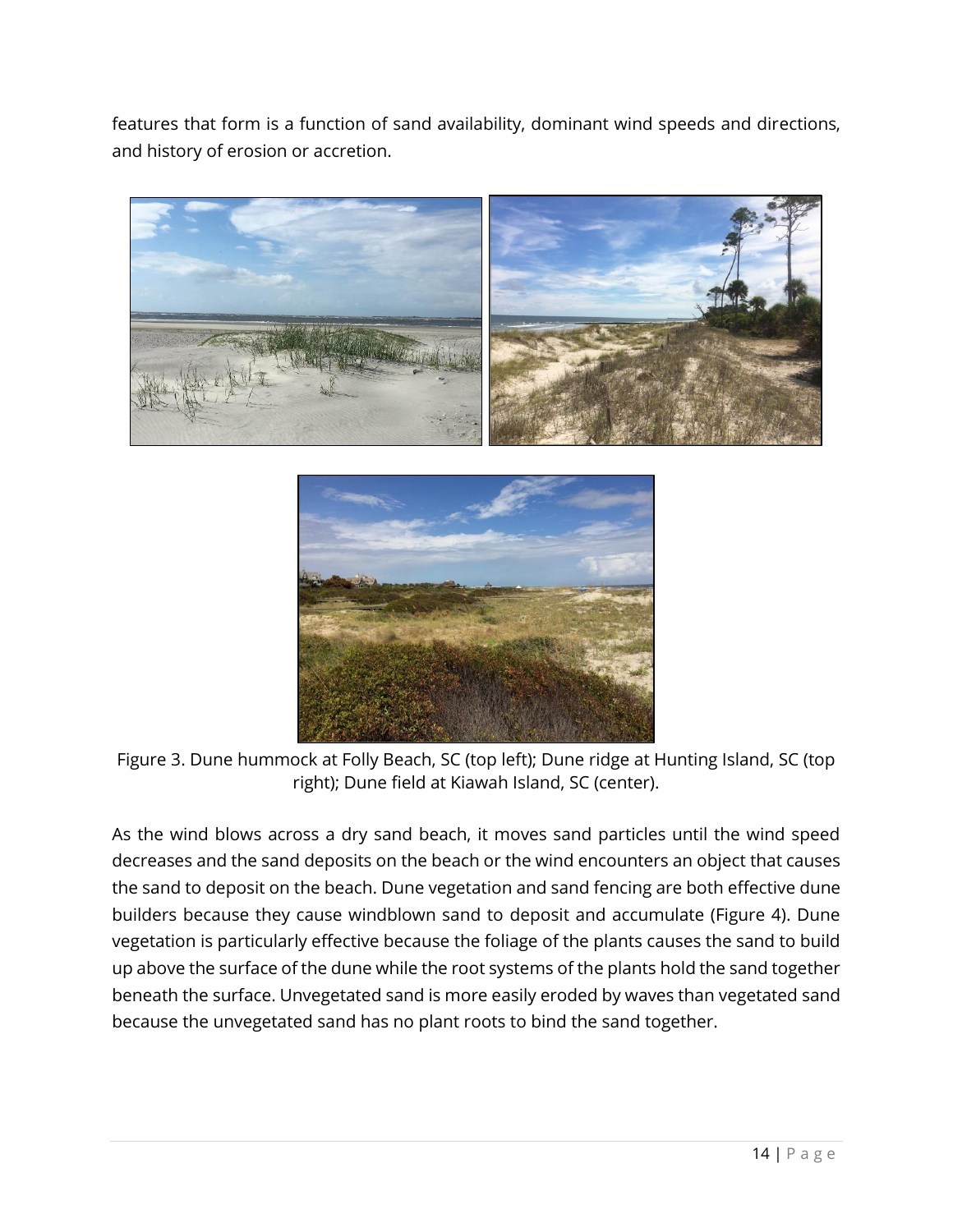

Figure 4. Sand fencing and dune vegetation at Isle of Palms, SC.

# <span id="page-16-0"></span>**Data and Resources**

DHEC OCRM utilizes the best available science and collects and maintains a number of spatial datasets for the purpose of managing the state's beachfront. Annually, beach profiles are collected at an existing network of approximately 400 survey monuments located along the developed sections of the ocean coastline. This dataset has been collected since the early 1990s and includes horizontal and vertical data for the beach/dune system, the intertidal zone, and bathymetric portions of the beach profile extending seaward 3,000 feet.

DHEC OCRM maintains a database of historic vegetation and wet/dry shorelines. These are collected in the field and are also generated by digitizing shorelines from aerial imagery and topographic sheets. DHEC OCRM also maintains a database of historic imagery and has access to current aerial imagery through the National Agriculture Imagery Program (NAIP) and Pictometry® Imagery.

DHEC OCRM has access to the data resources from other state agencies, such as the South Carolina Department of Natural Resources.

DHEC OCRM also works with its federal partners to obtain a number of datasets including Light Detection and Ranging (LIDAR) elevation maps. Many spatial datasets, including imagery and elevation, are available through NOAA's Digital Coast website.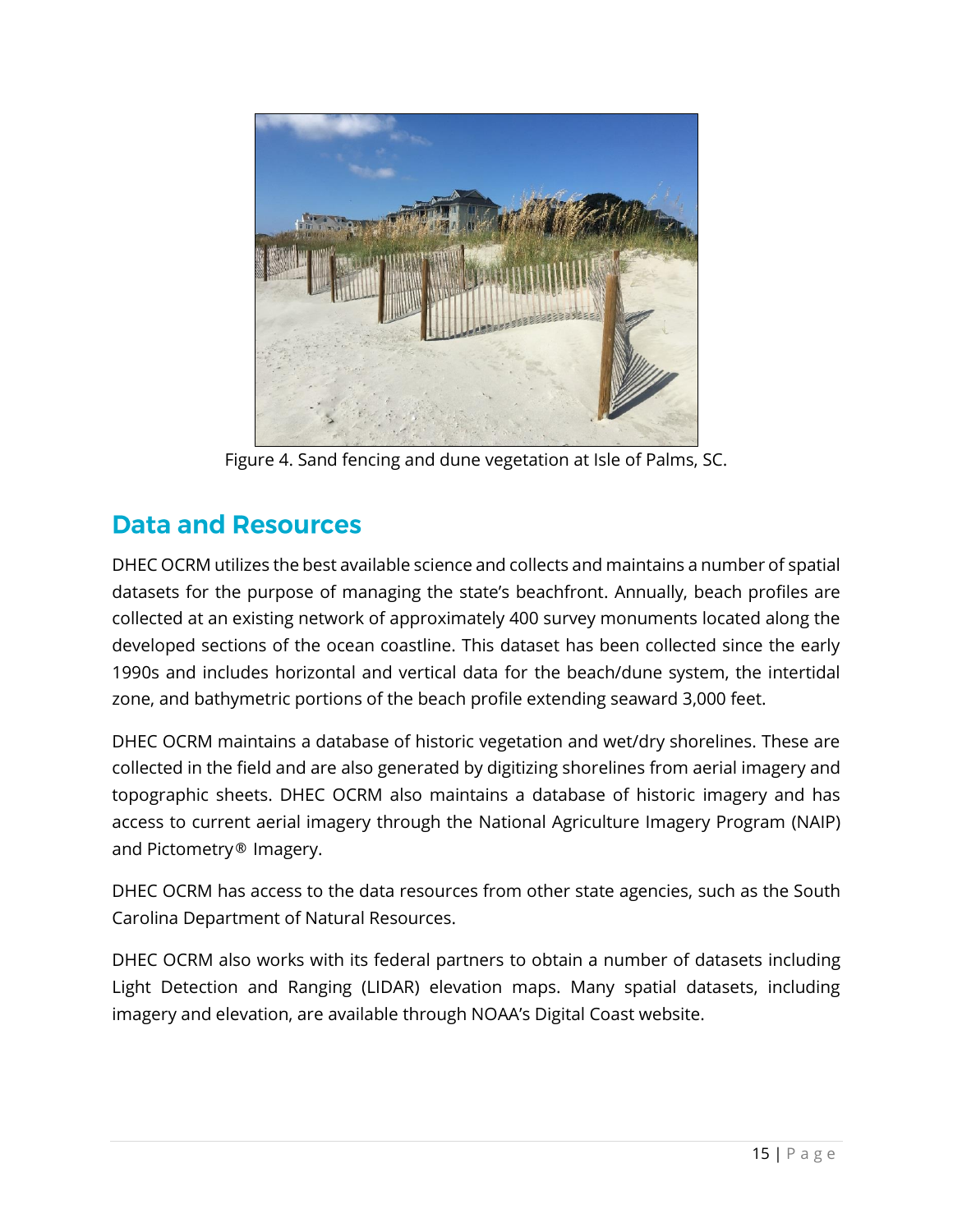# <span id="page-17-0"></span>**Workgroup Findings**

# <span id="page-17-1"></span>**Primary Oceanfront Sand Dune**

## <span id="page-17-2"></span>**Primary Dune Characteristics**

The Workgroup was provided with the current regulatory definition of "primary oceanfront sand dunes" found in [S.C. Code Ann. Regs. 30-1\(D\)\(43\):](https://www.scstatehouse.gov/coderegs/Chapter%2030.pdf)

"Those dunes which constitute the front row of dunes adjacent to the Atlantic Ocean, are partially or wholly seaward of the setback line, are not landward of an existing functional erosional control device, and have a minimum height of thirty-six (36) inches, as measured vertically from the crest to the toe of the dune. For purposes of establishing the baseline, this dune must also form a continuous line for 500 shore parallel feet."

The Department uses the definition of the primary oceanfront sand dune to establish the baseline in standard and stabilized inlet zones; therefore, the definition is applicable in those areas.

In addition, the Workgroup was provided with a series of photographs representing various beach/dune systems throughout the state.

The Workgroup determined that the following characteristics should be considered when identifying a primary dune: relative height, the presence of established dune vegetation, continuity, noticeable slopes on the seaward and landward dune faces, proximity to the ocean, proximity to the dry sand beach, and sand composition. The Workgroup determined that a feature should not be considered a primary dune if it is newly created, is scarped by chronic erosion, has little elevation change landward of a scarp, has little elevation change above the beach face, or has large and frequent gaps that make it discontinuous.

The Workgroup recognized the variability of South Carolina's dunes and took these considerations into account as they discussed different scenarios that may be encountered. The Workgroup identified three dune scenarios that exist in standard zones or stabilized inlet zones along South Carolina's beaches, which are discussed below.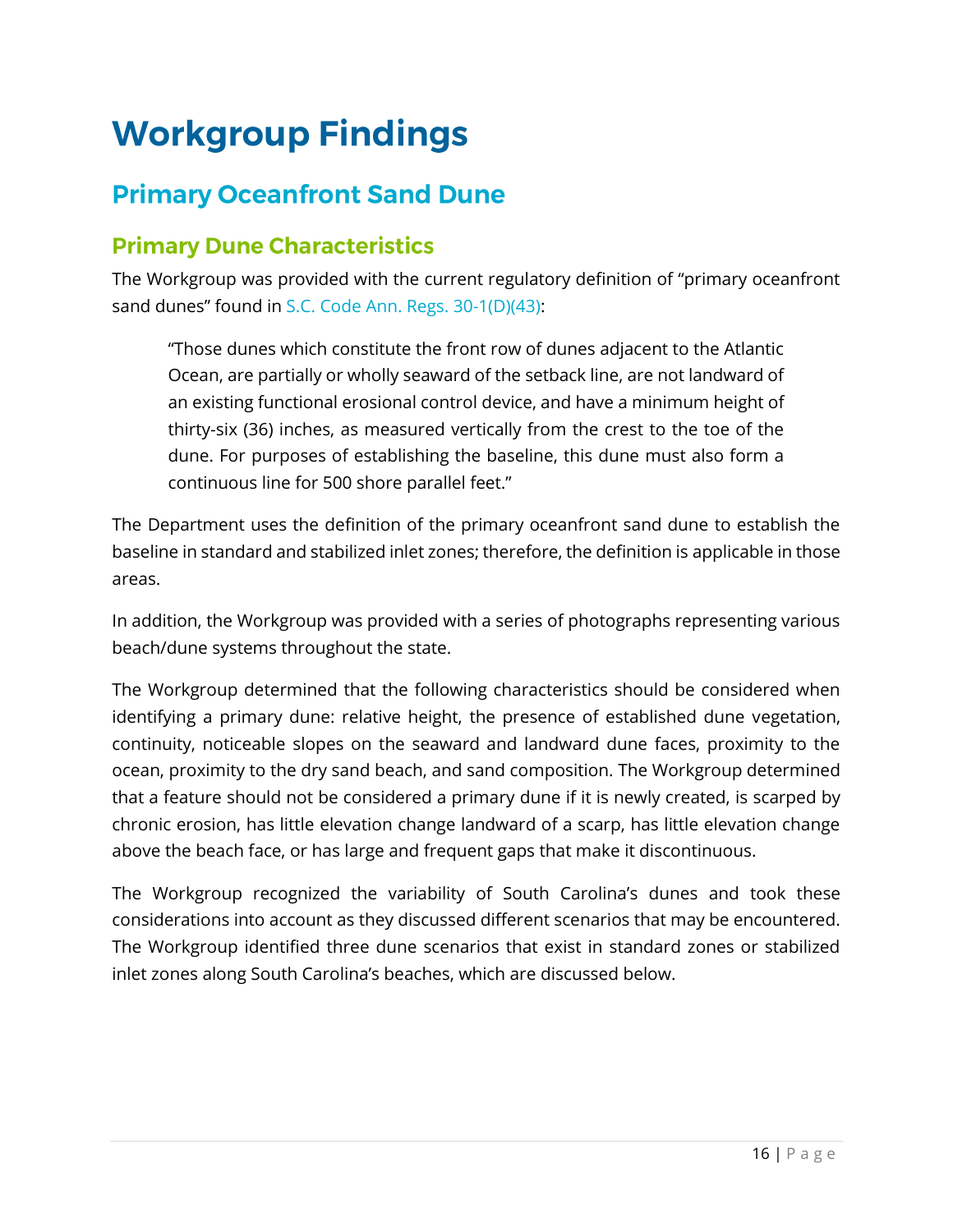## <span id="page-18-0"></span>**Dune Scenario #1: Dune Meets Regulatory Definition of "Primary"** Dune"

The first scenario is the presence of a dune which meets the regulatory definition of a "primary oceanfront sand dune" found in [S.C. Code Ann. Regs. 30-1\(D\)\(43\)](https://www.scstatehouse.gov/coderegs/Chapter%2030.pdf) and cited above. In these areas, there is a dune landward of the beach which is at least 3 feet tall and 500 feet long. The Workgroup discussed the height requirement, length requirement, dune continuity, dune vegetation, dune functions, and emergency berms that are scraped from the beach and constructed after storms.

As an alternative to the 3-foot height requirement, the Workgroup considered other metrics for defining a primary dune, including elevations above certain contours or above certain datums like Mean Higher High Water (MHHW). After reviewing examples of elevation contours for beaches throughout the state, the Workgroup determined that there is not a single elevation number or range of elevations that would represent a primary dune due to the variability along the coast. The Workgroup also discussed whether dune height should be measured from the landward toe of the dune to the dune crest or from the seaward toe of the dune to the dune crest. Since one of the functions of the primary oceanfront sand dune is to limit the impacts of storm surge approaching from the seaward side of the dune, it was determined that the dune height should be measured from the seaward toe to the crest. The Workgroup also considered raising the height requirement. Some members indicated that a 3-foot dune was not adequate, and encouraged the group to consider whether a 3-foot dune would be sufficient to protect landward structures. Other members' viewpoint was that a 3-foot dune would be sufficiently protective.

The Workgroup considered whether a primary dune should have a different length than the current 500-foot requirement. DHEC OCRM staff provided several examples to show that 500 feet covers approximately five parcels along most beachfront communities. The Workgroup also discussed whether small breaks in the dune caused by beach access paths, dune walkover structures, or emergency vehicle access points should be considered breaks that interrupt the continuity of the dune and therefore result in disqualifying it as a primary dune. The Workgroup agreed that these beach access features should not disqualify the dune from being considered a primary dune for the purposes of setting the baseline. The Workgroup also agreed that changing the language from "continuous line for 500 shore parallel feet" to "nearly continuous for 500 linear feet" would help clarify this point.

The Workgroup also discussed dune vegetation as a function of dune stability. It was noted that vegetated dunes are inherently more stable than unvegetated dunes because the foliage of the plants causes the sand to build up above the surface of the dune while the root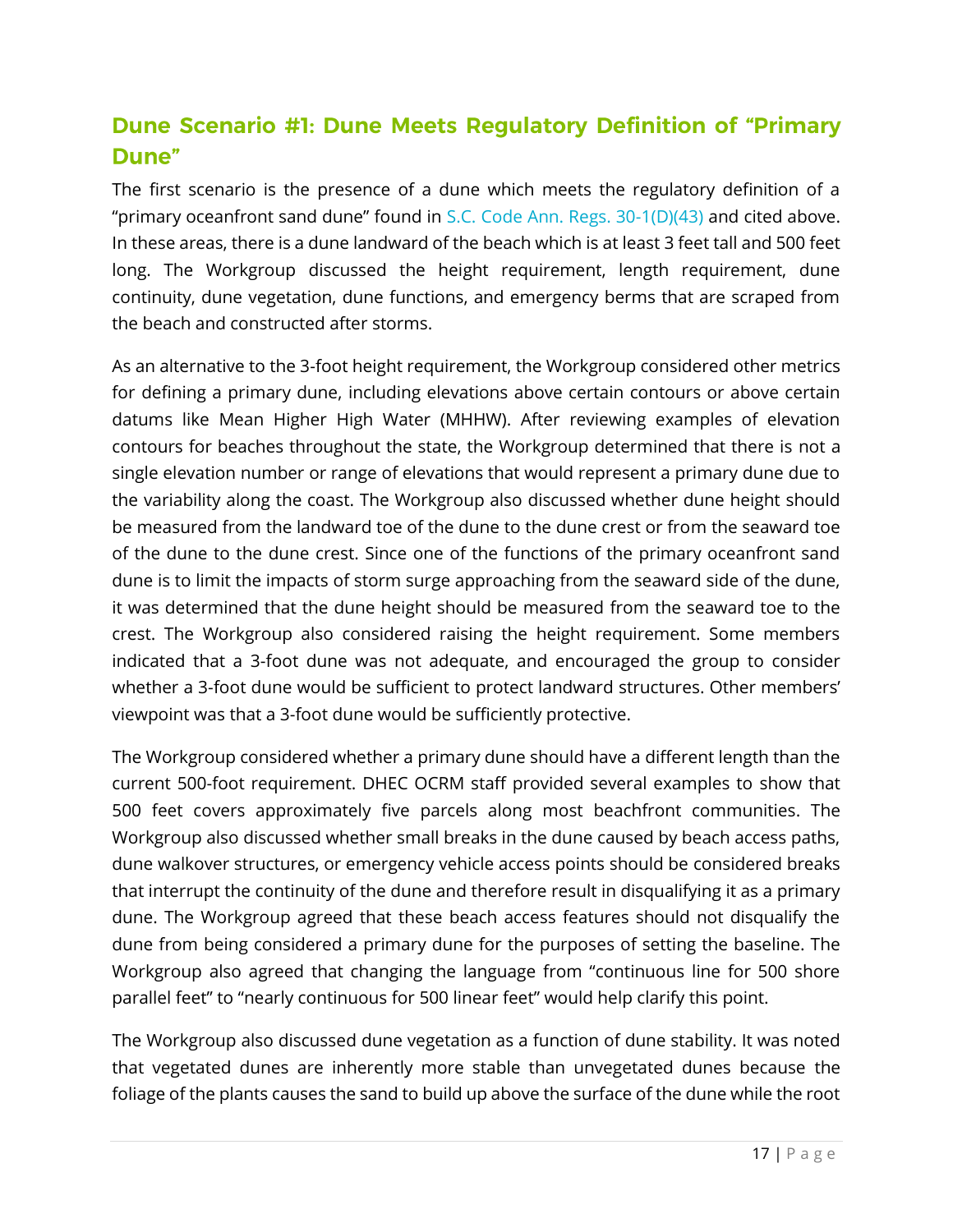systems of the plants hold the sand together beneath the surface. Vegetation is also a good indicator that a sand dune has existed for more than a few months. If an emergency berm is constructed following a storm event, the berm may exhibit some of the characteristics of a primary dune (e.g. at least 3 feet tall and 500 feet long), but it will not be vegetated and it may not persist in that location for long. For the purposes of setting the baseline, the Workgroup generally agreed that a dune should also typically exhibit the presence of stable, native vegetation to be considered a primary dune.

The Workgroup considered whether a dune feature can be scarped, entirely eroded away, or overtopped during storms or high tide events and still be considered a primary dune. One function of primary dunes is to protect structures located on the landward side from waves and storm surge. If a dune feature is impacted by normal, predicted high tide events (including seasonal astronomical high tides), the Workgroup agreed that the dune feature should not be considered a primary dune for the purposes of setting the baseline. However, if a dune feature is not impacted by normal, predicted high tide events but is scarped, entirely eroded away, or overtopped during major coastal storms, the Workgroup agreed that the dune may still qualify as a primary dune.

The Workgroup drafted the following recommendation for Scenario #1 areas where a dune exists that meets the regulatory definition of "primary dune":

*Recommendation: For the purposes of establishing the beachfront jurisdictional baseline within the standard zone and stabilized inlet zone, primary oceanfront sand dunes constitute the most seaward dune ridge adjacent to the Atlantic Ocean which is nearly continuous for 500 linear feet\*; typically exhibits the presence of stable, native vegetation; and has a dune height of 3 feet as measured from the seaward toe to the crest of the dune. The primary oceanfront sand dune is typically not scarped, eroded, or overtopped by the highest predicted astronomical tides but may be inundated by storm surge which normally accompanies major coastal storm events.*

*Emergency berms that have been created as temporary barriers do not constitute a primary oceanfront sand dune unless the berm is situated along the historical footprint of the natural dune system and exhibits the characteristics of the defined primary oceanfront sand dune.*

*\*Nearly continuous sand dunes are defined as generally undissected dune ridges but may exhibit minimal breaks such as those resulting from pedestrian and/or emergency vehicle access points.*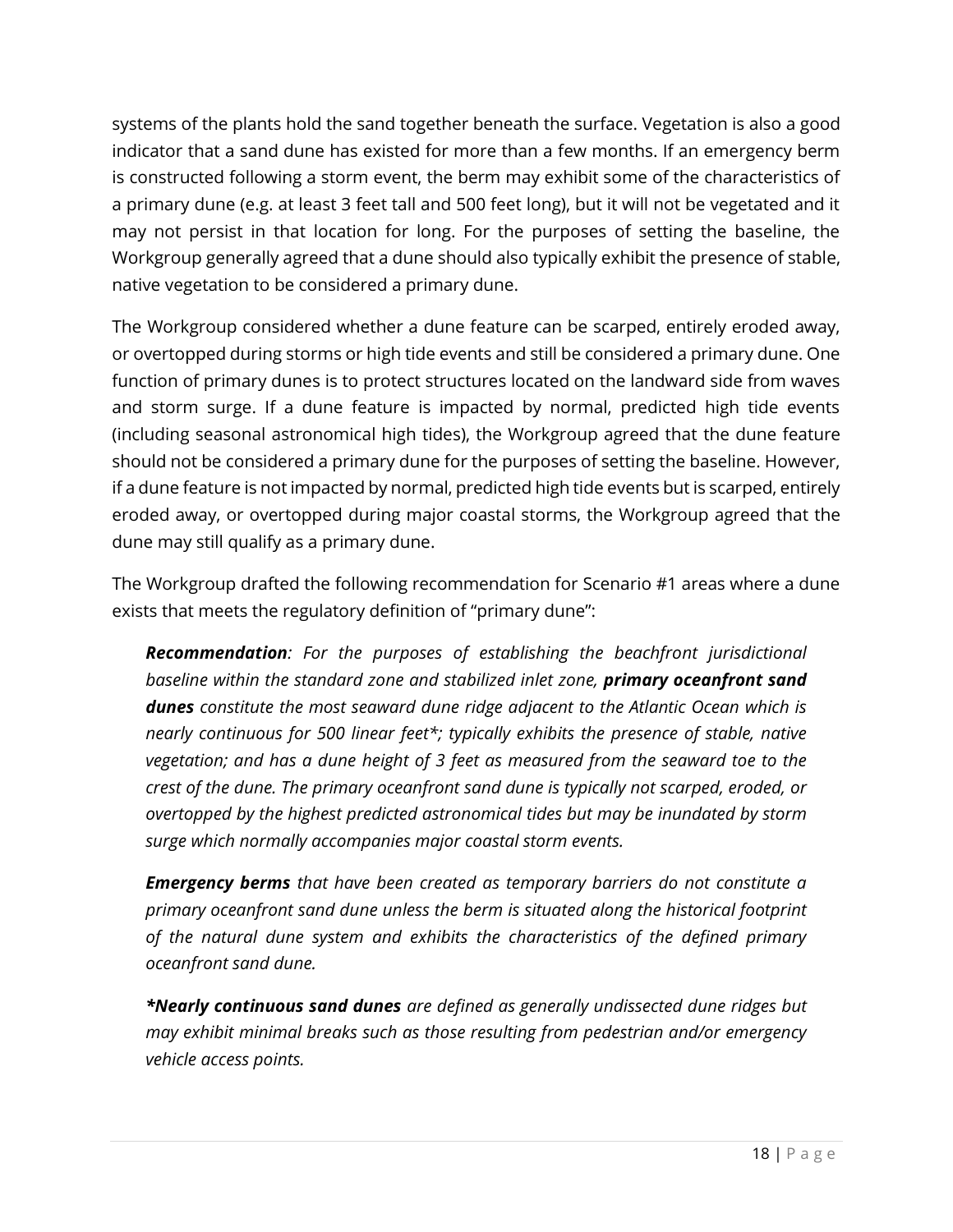The recommendation above summarizes general agreement achieved by the Workgroup in Scenario #1 areas. However, a concern was raised that by clarifying the primary dune definition, it becomes more restrictive. For instance, dune vegetation is not mentioned in the current regulatory definition, but it is included in the recommendation above. The majority of members felt the recommended changes accurately capture the Workgroup's discussions and provide both clarity and flexibility for identifying primary dunes and setting the baseline in these areas.

## <span id="page-20-0"></span>**Dune Scenario #2: Low-Elevation, Wide Dune Field with Larger Dune Landward**

The second scenario includes areas with a low-elevation, wide dune field seaward of the primary oceanfront sand dune. These stretches of beach have a primary dune, but it is significantly landward of the current line of stable vegetation.

The Workgroup discussed several options for setting the baseline under this scenario, including using the primary dune definition, utilizing elevation contours, utilizing a buffer distance from a feature such as the vegetation line, and utilizing a buffer/contour combination.

The Workgroup's feedback on using the primary dune definition indicated that equal application of a single statewide definition for the baseline may be difficult based on the diverse coastline.

The Workgroup reviewed the use of contour lines generated from 2016/2017 LiDAR data at a series of beachfront sites. Due to the variable nature of the beaches, the location of the contours varied, the contours were nonlinear, and it was difficult to identify a single contour that could be used as a baseline.

The Workgroup reviewed the use of buffers under this scenario. The Workgroup discussed creating different sized buffers from a number of locations, including the line of stable vegetation, the swash line, the wrack line, MHHW, and a contour line. It was noted that vegetation lines can change but may be more stable in Scenario #2 areas. The MHHW line is associated with a specific tidal datum updated every 19 years, which is longer than the jurisdictional line review timeframe. It is also difficult to identify the MHHW line from an aerial image or in the field.

The Workgroup consensus was that buffers were the preferred mechanism for setting the baseline in Scenario #2 areas. The Workgroup further indicated that the buffer should start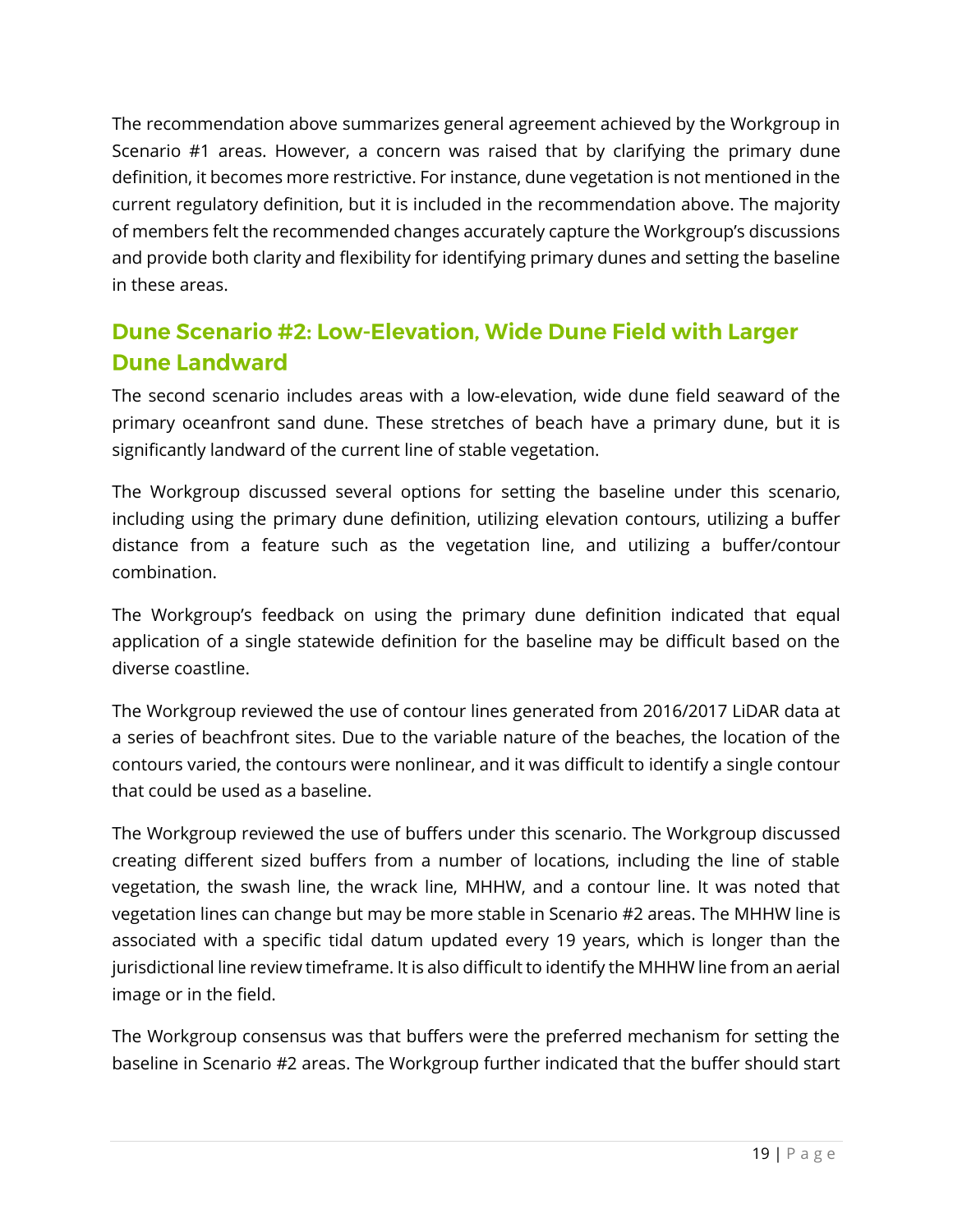at the primary dune and extend seaward to capture the stability of the primary dune and the size of the dune field.

*Recommendation: In standard and stabilized inlet zones, if the primary oceanfront sand dune is located more than 200 feet landward of the current line of stable vegetation, the jurisdictional baseline should be established seaward of the primary dune a distance equal to 30% of the measured distance from the primary dune to the current line of stable vegetation.*

### <span id="page-21-0"></span>**Dune Scenario #3: No Primary Dune and Limited or No Dune Field**

The third scenario includes stretches of beach where there is no primary dune and limited to no dune field.

The Workgroup considered several options for setting the baseline under this scenario, including the ideal dune analysis, elevation contours, buffers, leaving the baseline where it is as of 2018, and placement of the baseline along the built environment. They also considered implementation of this scenario for developed beaches and essentially undeveloped beaches.

The ideal dune analysis is a volumetric comparison of a reference profile that has a primary dune to an adjacent profile without a primary dune and with little to no dune field. The Workgroup reviewed examples of the ideal dune analysis at sites along the SC coast that had no primary dune and limited to no dune field. Members of the Workgroup indicated that the ideal dune analysis is a quantifiable, measurable, defensible option, and is a methodology already included in the regulations [\(S.C. Code Ann. Regs.](https://www.scstatehouse.gov/coderegs/Chapter%2030.pdf) [30-21\(H\)\(2\)\)](https://www.scstatehouse.gov/coderegs/Chapter%2030.pdf). It was noted that when using the ideal dune analysis, it is important to select an appropriate reference profile.

The Workgroup also reviewed the use of buffers in this scenario. They discussed different sized buffers from a number of locations, including the line of stable vegetation and the MHHW line. It was noted that using a stable line of vegetation only works where a vegetation line is present, and the MHHW line would be difficult to identify from aerial imagery or in the field.

The Workgroup reviewed the use of contour lines generated from 2016/2017 LiDAR data at a series of beachfront sites. Due to the variable nature of the beaches, the location of the contours varied, the contours were nonlinear, and it was difficult to identify a single contour that could be used as a baseline.

The Workgroup reviewed leaving the baseline at its current location. It was noted that in some areas, the established baseline is on active beach and leaving the baseline at its current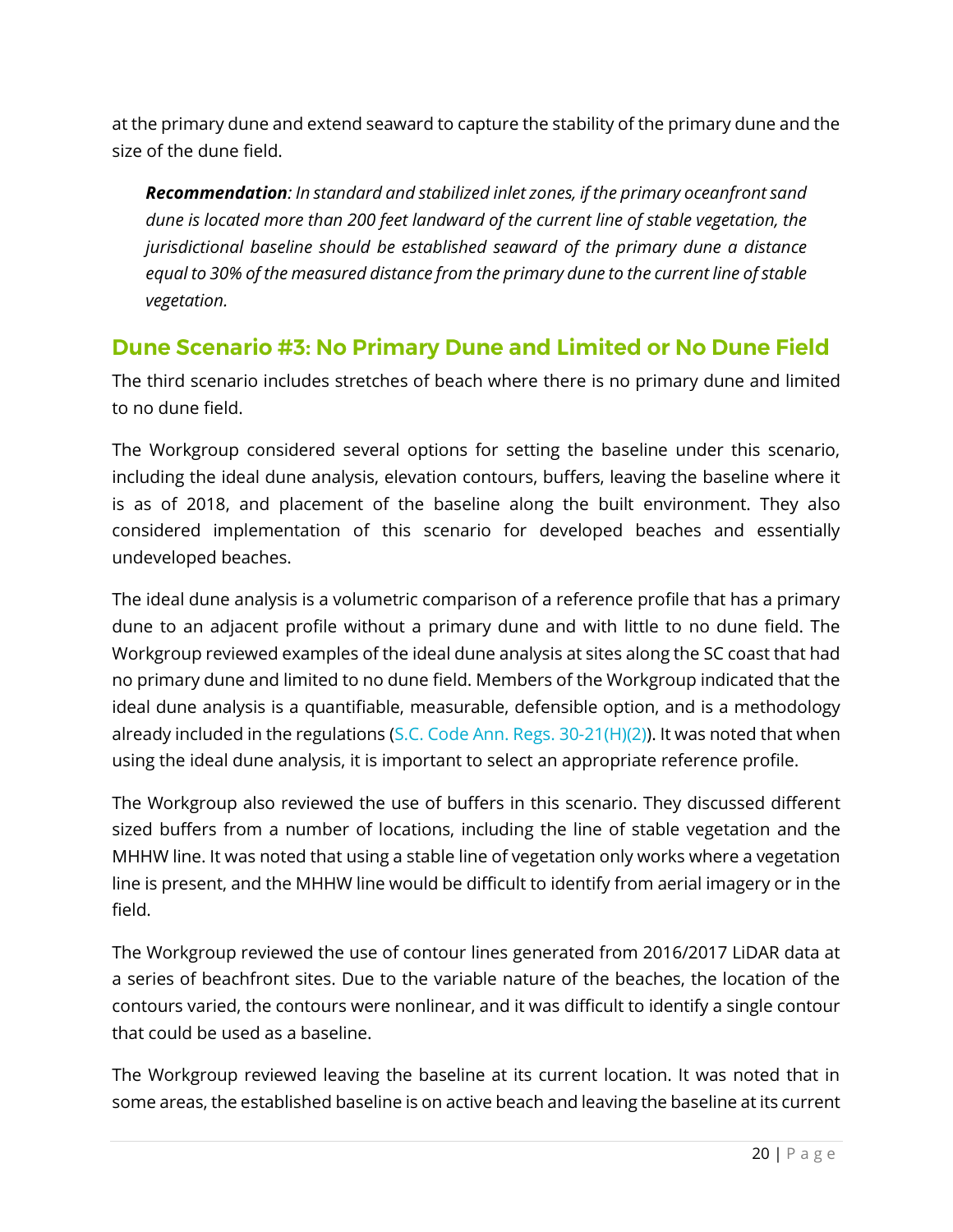location may create additional stretches of beach where the baseline would be seaward of the high tide mark. In addition, DHEC OCRM is required by statute to establish baselines and setback lines during cycles that are not less than seven years, but not more than ten years following a previous establishment cycle and must be based upon the best available data (S.C. Code of Laws § 48-39-280 $(B)$ ). Based on these discussions, the Workgroup did not recommend leaving the baseline in its current location indefinitely.

The Workgroup reviewed the placement of the baseline along the built environment. Discussion included defining the built environment, what would be a qualifying structure, and how to address the staggered placement of habitable structures and vacant lots.

General Workgroup consensus was that utilizing a combination of the ideal dune analysis, the built environment, and the location of the active beach would be the best technique for establishing the baseline in Scenario #3 areas.

*Recommendation: In standard and stabilized inlet zones on developed beachfronts, if no primary oceanfront sand dune exists, the upland location of the crest of the primary dune should be located by using the ideal dune analysis of a volumetric calculation for a 3-foot-high reference dune. After this analysis is completed, the baseline should be established at the crest of the ideal dune. If the ideal dune analysis establishes the baseline landward of a habitable structure, then the baseline should be placed at either the seaward edge of the habitable structure or the landward edge of the active beach, whichever is further landward. The baseline should not be set seaward of its position established by Act 173.*

*Recommendation: In standard and stabilized inlet zones on essentially undeveloped beachfronts, if no primary oceanfront sand dune exists, the baseline should be established at the current line of stable vegetation.*

The recommendations above for Scenario #2 and Scenario #3 areas summarize general agreement achieved by the Workgroup. However, a Workgroup member felt that these recommendations went outside of the initial charge of clarifying the primary dune definition. The majority of members believe, however, that the recommendations accurately capture the Workgroup's discussions, and provide both clarity and flexibility for identifying primary dunes and setting the baseline in these areas.

## <span id="page-22-0"></span>**Beach Renourishment Considerations**

The Workgroup engaged in facilitated discussion regarding the accomplishment of beach renourishment projects during the jurisdictional line review cycle and the effects of the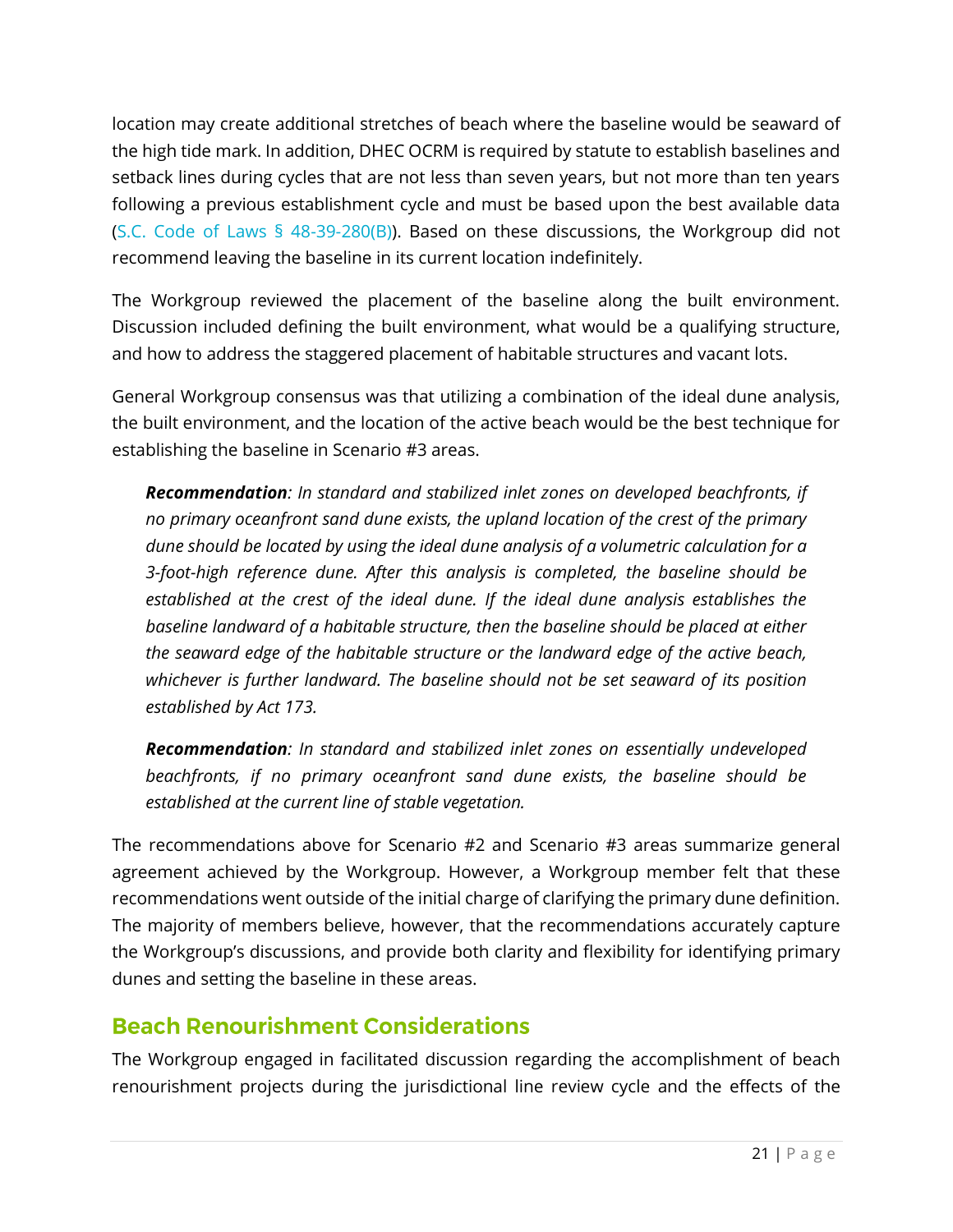renourishment on baseline positions. The Workgroup contemplated the timing of renourishment projects, in particular permit issuance, project initiation and completion, and the length of time for beach stabilization to occur. Further discussion focused on how DHEC OCRM would determine the location of a primary dune on renourished beaches given that renourishment projects may not include a designed primary dune.

The Workgroup noted that communities with pending renourishment projects should have an option to request an extension in the line review process. A renourishment provision would be beneficial to beaches exhibiting Dune Scenario #3 (No Dune and Limited or No Dune Field). In addition, the Workgroup preferred the option of requesting an extension of the line review period until construction is completed and beach stabilization begins, rather than petitioning to revise the line position after renourishment is completed.

The Workgroup reached consensus on the following recommendation, which highlights the need for continued coordination between local governments and the state on planned renourishment projects. The recommendation also includes the encumbrance of funds and a one-year time period requirement for the initiation of a renourishment project in order for a community to request an extension of the line review cycle.

*Recommendation: At the initiation of a jurisdictional line review cycle, communities may submit a request for an extension of the jurisdictional line review for their community if they have an issued DHEC OCRM Critical Area Permit that is in effect for a renourishment project, or a federal renourishment project with an associated state-issued Coastal Zone Consistency Certification. The purpose of the extension is to allow construction of the renourishment project to be completed and the beach/dune system to begin to stabilize. The community requesting the extension must demonstrate that 1) funds are encumbered to complete the renourishment project, and 2) the project will be initiated within one (1) year as demonstrated through a ratified agreement with a construction contractor. Local governments are encouraged to communicate with DHEC OCRM regarding pending renourishment projects, including during the update of the community's Local Comprehensive Beachfront Management Plan. This coordination would inform the development of the jurisdictional line review schedule.*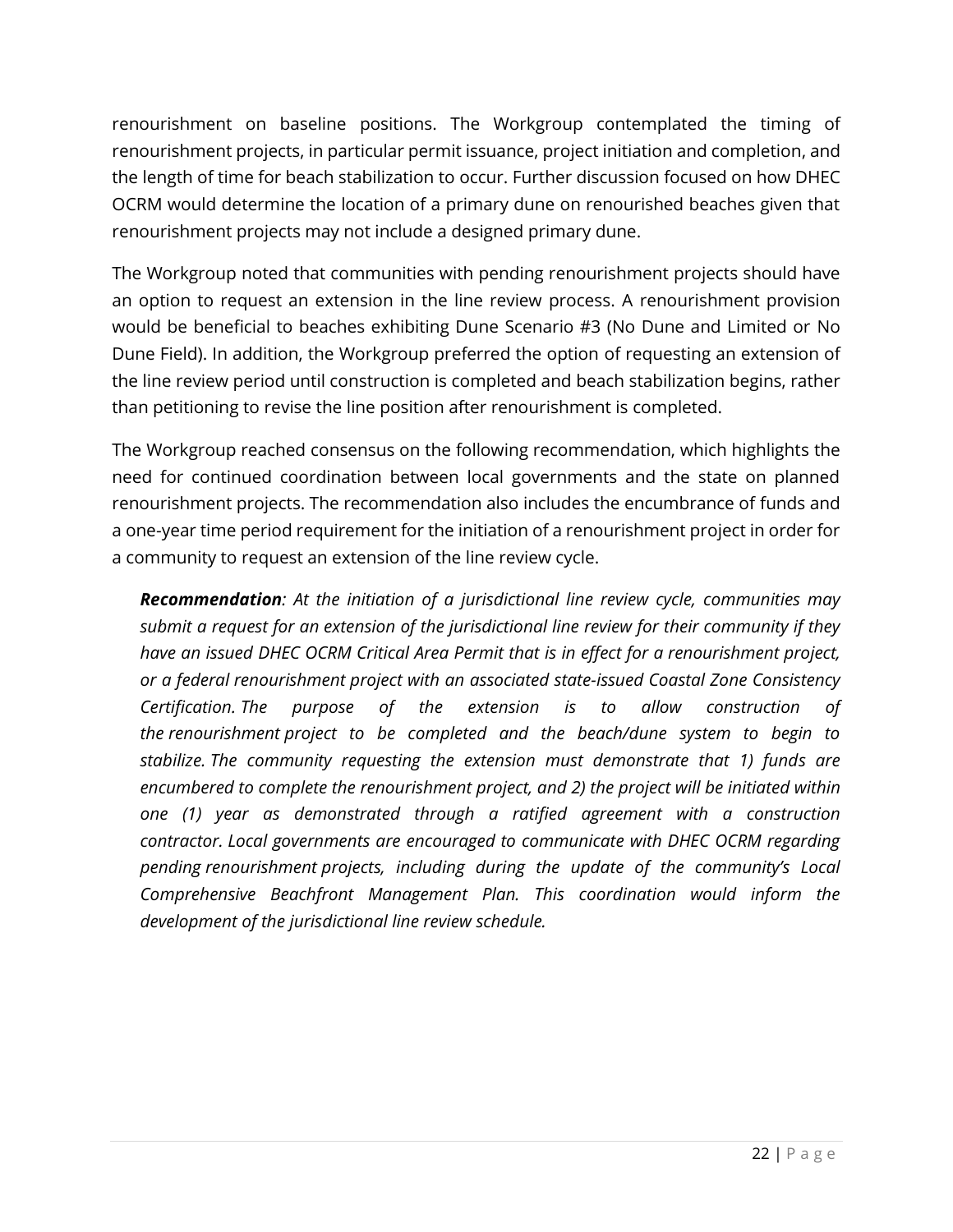# <span id="page-24-0"></span>**Extraordinary Erosion**

The Workgroup was provided with the language in the statute which references extraordinary erosion, which states:

"If an erosion zone incurs extraordinary erosion due to the impact of a storm system or event named by the National Weather Service after June 1, 2018, then data collected from the erosion zone within eighteen months of the date of impact of the storm system or event must not be used to locate the crests of primary oceanfront sand dunes or to establish baselines pursuant to subsection (A)(1) and (A)(3)." [S.C. Code of Laws § 48-39-](https://www.scstatehouse.gov/code/t48c039.php) [280\(E\)\(](https://www.scstatehouse.gov/code/t48c039.php)4)

The Workgroup was presented with information about current long-term erosion rate calculations, and available datasets and tools. They also received information regarding the relationship between pre-storm beach conditions and storm damages and using the beach profile to interpret erosion and storm impacts.

The Workgroup discussed the characteristics that could be associated with extraordinary erosion, including changing beach topography, channels opening or closing, decimation of dune fields, total loss of the primary dune, wash over deposits, and destroyed structures. General consensus was that extraordinary erosion would display a combination of characteristics, rather than one.

The Workgroup also discussed the geographic scope to be considered. The consensus was that the application of extraordinary erosion should be by island or beach.

Workgroup discussion topics included the movement of sand through the beach/dune system and littoral zone, the timing of post-storm data collection, the impact of renourishment on erosion rate calculations, and the difference between typical erosion and extraordinary erosion. The Workgroup discussed the need to understand and capture typical erosion in order to be able to identify extraordinary erosion.

DHEC OCRM staff indicated that more frequent field data collections will be necessary to have a base knowledge of typical site conditions in order to compare post-storm conditions. Several members also indicated the need for DHEC OCRM to collect more frequent pre- and post-storm data, even in extraordinary erosion conditions, in order to have a complete knowledge base of beach conditions.

The Workgroup discussed which local beachfront communities collect pre-storm monitoring data on a regular basis, as a potential source of data. Data may also be available from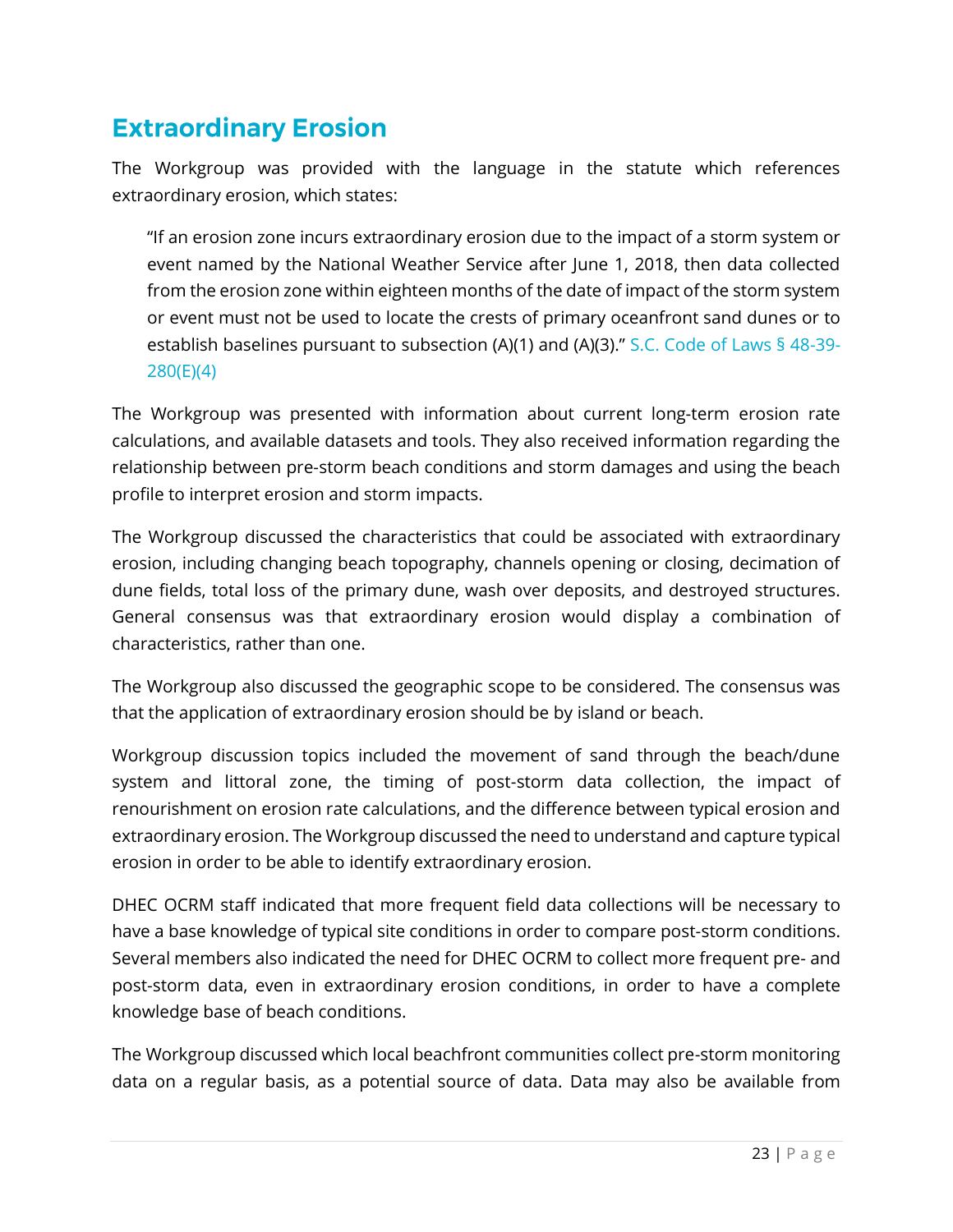consultants, engineering firms, and academics. The question remained as to how the data would be assembled and analyzed.

The data type that should be used to identify extraordinary erosion was also discussed. Data types included sand volume changes, shoreline change rates, and dune height measurements. A consulting/engineering perspective of determining erosion was shared, including assessing the vegetation line, analyzing the volume of sand, and conducting deeper water profiles to evaluate if sand is still within the littoral system.

One Workgroup member suggested that in areas where a primary oceanfront sand dune is present, a beach zone should be considered to have experienced extraordinary erosion if the primary dune is destroyed during a single storm event. However, additional criteria should be explored to assist with determining extraordinary erosion, specifically for other scenarios such as areas without a primary dune.

*Recommendation: DHEC OCRM should evaluate and implement provisions for extraordinary erosion on an island or beach geographic scale rather than by erosion zone. DHEC OCRM should implement a framework to coordinate with local governments and other government entities to obtain pre- and post-storm data to assist with 1) establishing typical erosion along an island or beach, and 2) determining when extraordinary erosion events have occurred along an island or beach.* 

# <span id="page-25-0"></span>**Public Outreach and Education**

Act 173 of 2018 provides instructions to DHEC OCRM on aspects of public outreach associated with the jurisdictional line establishment process. Steps in the process require specific timeframes for notice to ensure affected property owners and other interested parties have sufficient time to gather information. The Act also requires DHEC OCRM to make available information and raw data used to determine the location of the proposed lines and explanation for the determination. Process steps for new establishment cycles provided in Act 173 include:

- Staggering the establishment of baselines and setback lines by geographic area.
- Providing a tentative schedule of establishment for each geographic area at least 120 days prior to beginning a new cycle.
- Publishing proposed locations of baselines and setback lines at least 120 days prior to establishing the lines to receive public input.
- Holding at least one public hearing in the geographic area at least 90 days prior to establishing the lines.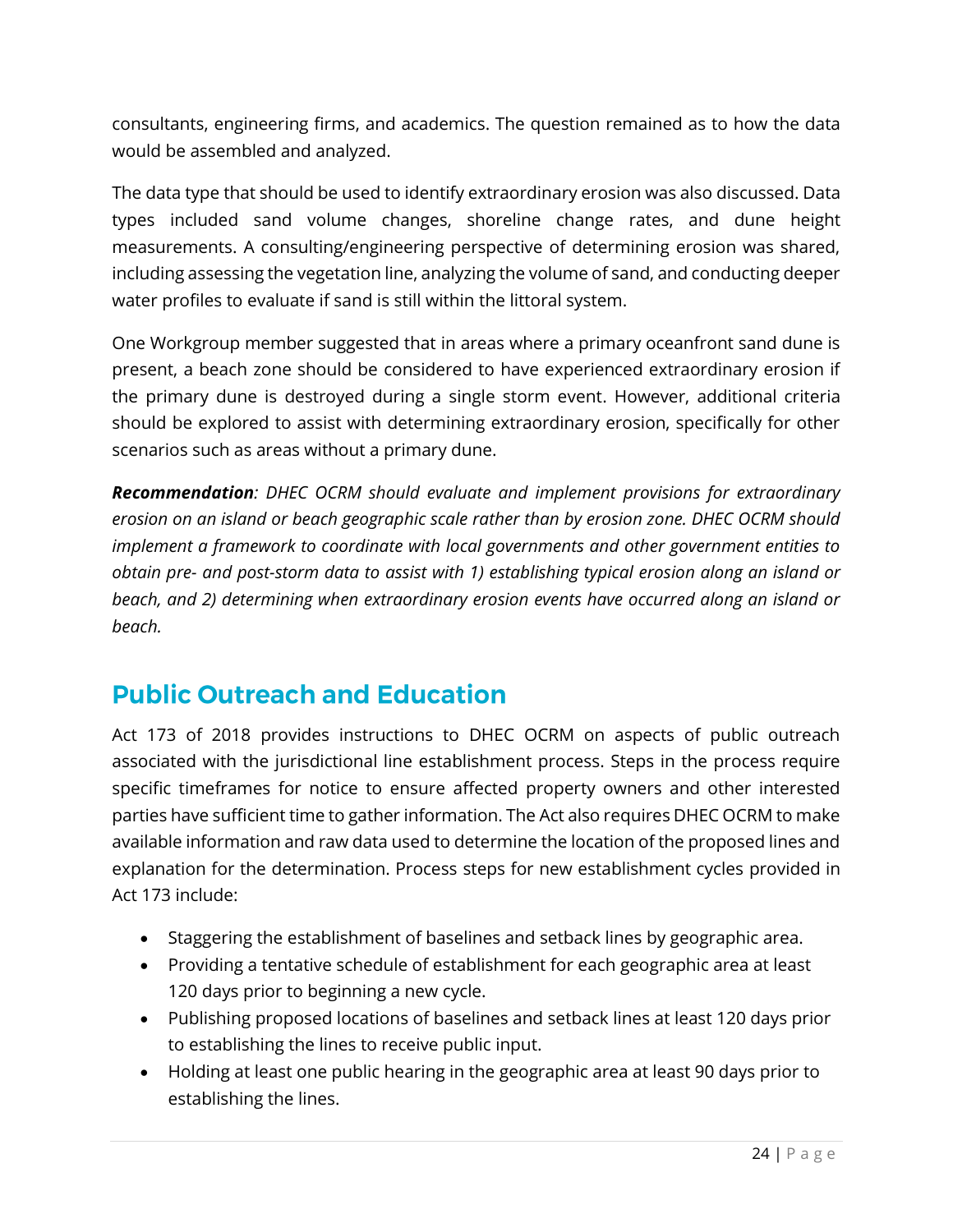• Accepting and reviewing data up to 30 days prior to establishing lines for a geographic area to determine if a proposed line should be revised.

The Workgroup discussed the importance of public outreach and education regarding the beachfront jurisdictional line revision process and the implications of the jurisdictional lines on private property. It was suggested that DHEC OCRM enhance its communication with the public on these topics and to work with local governments on additional opportunities to engage at the community level.